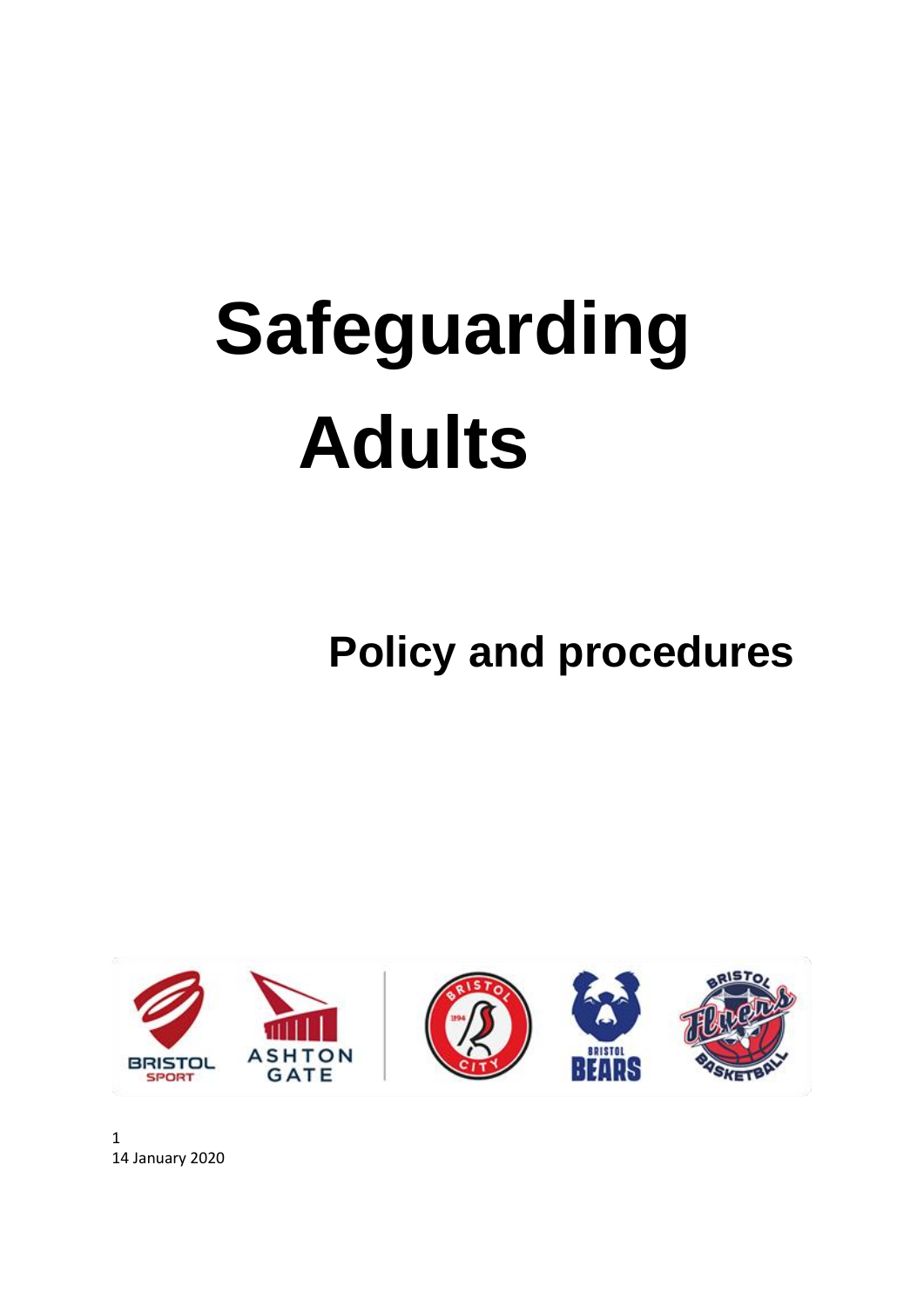## **Contents**

| <b>Policy statement</b>                                                                                                                                                                                                                                                                                                                                                                                                                                                                                                                                                                                                                                         | 3                                                                                      |
|-----------------------------------------------------------------------------------------------------------------------------------------------------------------------------------------------------------------------------------------------------------------------------------------------------------------------------------------------------------------------------------------------------------------------------------------------------------------------------------------------------------------------------------------------------------------------------------------------------------------------------------------------------------------|----------------------------------------------------------------------------------------|
| Principles                                                                                                                                                                                                                                                                                                                                                                                                                                                                                                                                                                                                                                                      | 4                                                                                      |
| Monitoring                                                                                                                                                                                                                                                                                                                                                                                                                                                                                                                                                                                                                                                      | 4                                                                                      |
| Recruitment, Induction, training qualifications                                                                                                                                                                                                                                                                                                                                                                                                                                                                                                                                                                                                                 | 4                                                                                      |
| Disclosure and Barring checks                                                                                                                                                                                                                                                                                                                                                                                                                                                                                                                                                                                                                                   | 5                                                                                      |
| <b>Foundation Trustees</b>                                                                                                                                                                                                                                                                                                                                                                                                                                                                                                                                                                                                                                      | 5                                                                                      |
| Safeguarding roles                                                                                                                                                                                                                                                                                                                                                                                                                                                                                                                                                                                                                                              | 6                                                                                      |
| <b>Definitions</b>                                                                                                                                                                                                                                                                                                                                                                                                                                                                                                                                                                                                                                              | $\overline{7}$                                                                         |
| Types of abuse                                                                                                                                                                                                                                                                                                                                                                                                                                                                                                                                                                                                                                                  | 8                                                                                      |
| <b>Staff Code of Conduct</b>                                                                                                                                                                                                                                                                                                                                                                                                                                                                                                                                                                                                                                    | 8                                                                                      |
| <b>Procedures</b>                                                                                                                                                                                                                                                                                                                                                                                                                                                                                                                                                                                                                                               | 9                                                                                      |
| <b>Emergency Action and First Aid</b>                                                                                                                                                                                                                                                                                                                                                                                                                                                                                                                                                                                                                           | 9                                                                                      |
| Management of Safeguarding cases                                                                                                                                                                                                                                                                                                                                                                                                                                                                                                                                                                                                                                | 10                                                                                     |
| Responding to disclosures                                                                                                                                                                                                                                                                                                                                                                                                                                                                                                                                                                                                                                       | 11                                                                                     |
| Consent                                                                                                                                                                                                                                                                                                                                                                                                                                                                                                                                                                                                                                                         | 12                                                                                     |
| Reporting procedures                                                                                                                                                                                                                                                                                                                                                                                                                                                                                                                                                                                                                                            | 12                                                                                     |
| Information sharing                                                                                                                                                                                                                                                                                                                                                                                                                                                                                                                                                                                                                                             | 13                                                                                     |
| Guidance for making a referral                                                                                                                                                                                                                                                                                                                                                                                                                                                                                                                                                                                                                                  | 14                                                                                     |
| <b>Key Contacts</b>                                                                                                                                                                                                                                                                                                                                                                                                                                                                                                                                                                                                                                             | 15                                                                                     |
| Making a referral                                                                                                                                                                                                                                                                                                                                                                                                                                                                                                                                                                                                                                               | 15                                                                                     |
| <b>Appendices</b><br>1 Types of Abuse<br>2. Wellbeing, Personal, Capacity<br>3. Flow Chart-What to do if an adult is being abused<br>4. Your Safeguarding Teams<br>5. Flow chart-A serious allegation management flow chart<br>6. Flow Chart-Incident reporting<br>7. Flow Chart-First Aid reporting<br>8. Flow Chart- Health and Safety<br>9. Foundation-Check list for event planning<br>10. Staff Personal Media Guidance and Procedures<br>11. Staff Procedures for Youth Produced Sexual Imagery<br>12. Player Procedures for Youth Produced Sexual Imagery<br>13. Match Days<br>14. COVID 19<br>15. Additional contact numbers for adult at risk services | 17<br>24<br>26<br>27<br>28<br>29<br>30<br>31<br>32<br>33<br>34<br>35<br>36<br>37<br>40 |
| <b>References</b>                                                                                                                                                                                                                                                                                                                                                                                                                                                                                                                                                                                                                                               | 41                                                                                     |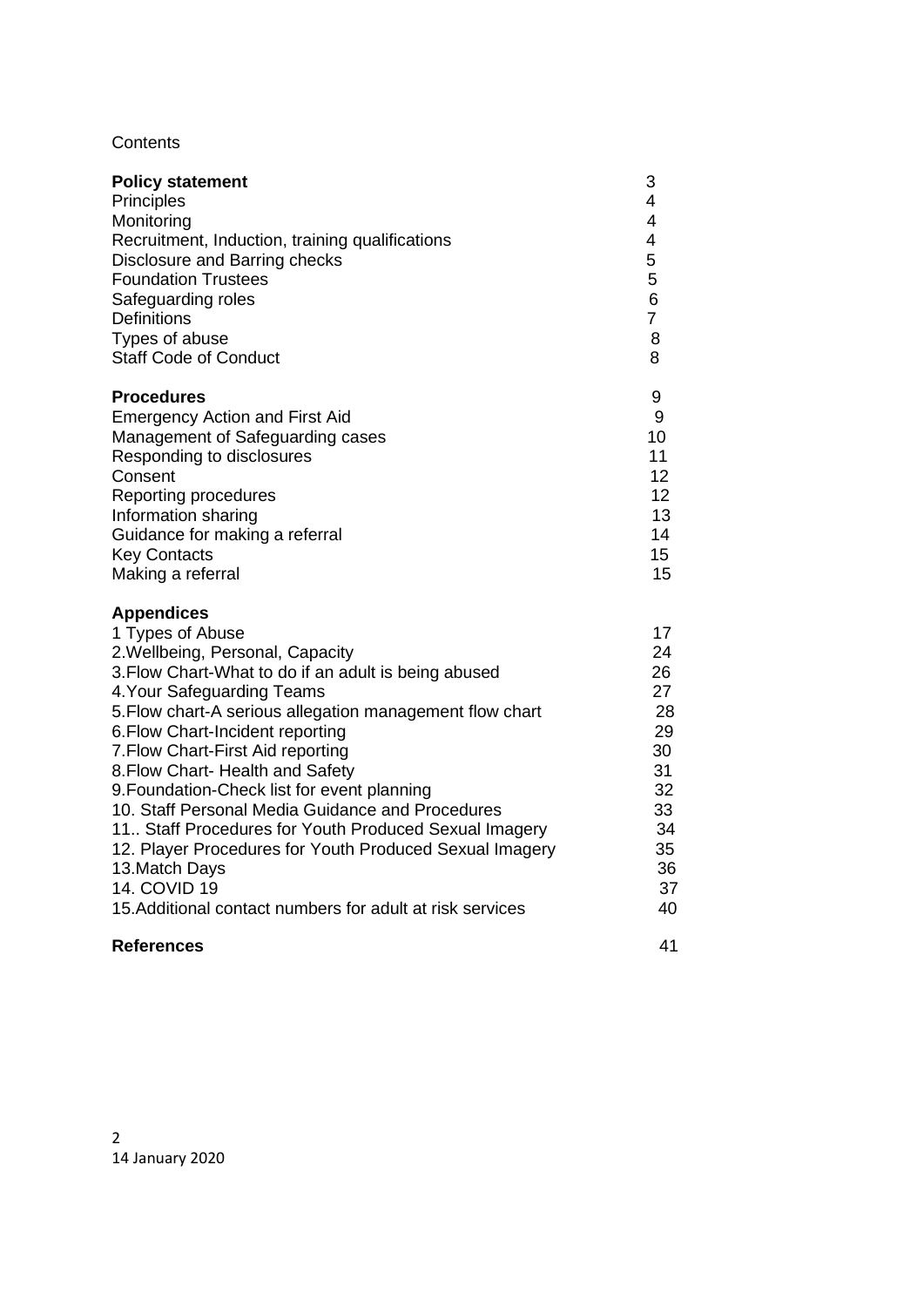

Safeguarding Adults Policy

## **Date of Policy: January 2020**

This policy super cedes any other adult safeguarding policy.

## **Safeguarding Policy Statement**

Bristol City Football Club, Bristol City Women's Football Club, Bristol City Robins Foundation, Bristol Bears Rugby, Bristol Bears Women, Bristol Bears Foundation, Bristol Bears Academy, Bristol Flyers, Bristol Flyers Foundation, Bristol Sport Foundation, Ashton Gate and Bristol Sport (collectively referred to as "the Company")

"The Company" has both a moral and legal obligation to ensure a duty of care for adults across its services. We are committed to ensuring that all adults are protected and kept safe from harm whilst engaged in any services organised and provided by "the Company". "the Company" is committed to ensuring safeguarding practice reflects statutory responsibilities, government guidance and complies with best practice and local authority requirements.

The policy recognises that the welfare and interests of adults are paramount in all circumstances. It aims to ensure that regardless of age, ability or disability, gender, race, religion or beliefs, ethnicity, sexual orientation, marital or gender status or socio-economic background, all adults have the right to be protected from abuse and poor practice and to participate in an enjoyable and safe environment. We will seek to ensure that our sports are inclusive and will make reasonable adjustments for any ability, disability or impairment. We commit to continuous development, monitoring and review.

The rights, dignity and worth of all adults will always be respected.

"The Company" recognises that ability and disability can change over time, such that some adults may be additionally vulnerable to abuse, in particular those adults with care and support needs. A disability or those from ethnic minority communities, can be particularly vulnerable to abuse and we accept the responsibility to take reasonable and appropriate steps to ensure their welfare in accordance with the Care Act 2014.

As part of our safeguarding policy "the Company" will:

- Promote the safety and wellbeing of adults.
- Ensure staff, volunteers and trustees understand their roles and responsibilities in respect of safeguarding and are provided with appropriate learning opportunities to recognise, identify and respond to signs of abuse, neglect and other safeguarding concerns relating to adults.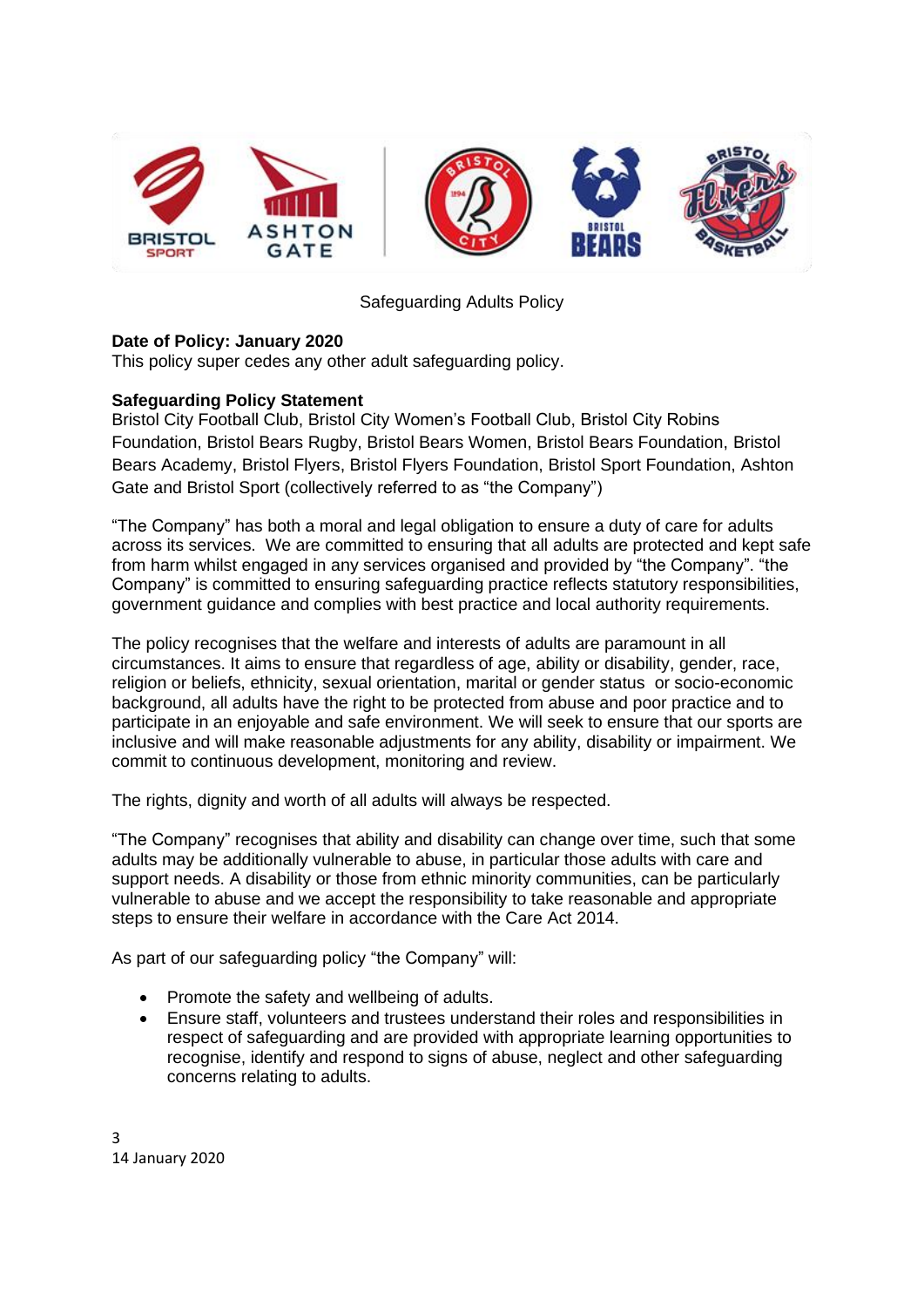- Ensure appropriate action is taken in the event of incidents/concerns of abuse and support provided to the individual/s who raise or disclose the concern in line with "the Company's" Adults Policy and Procedures.
- Ensure that confidential, detailed and accurate records of all safeguarding concerns are maintained and securely stored and retained in accordance with Data Protection Act legislation.
- Ensure that "the Company" have Safer recruitment procedures to secure the employment/deployment of suitable individuals.
- Ensure robust safeguarding arrangements and procedures are in operation.
- Recognises the role and responsibilities of the statutory agencies in safeguarding adults and is committed to complying with the procedures of the Local Safeguarding Adults Board.

This policy and the procedures will be widely promoted amongst staff and are mandatory for all in "the Company". Failure to comply with the policy and procedures will be addressed without delay and may ultimately result in dismissal/exclusion from "the Company".

## **Principles**

This policy and supporting procedures are based on the following principles

- **Empowerment -** People being supported and encouraged to make their own decisions and informed consent.
- **Prevention -** It is better to take action before harm occurs.
- **Proportionality -** The least intrusive response appropriate to the risk presented.
- **Protection –** Support and representation for those in greatest need.
- **Partnership –** Local solutions through services working with their communities.
- **Accountability –** Accountability and transparency in delivering safeguarding.

## **Monitoring**

The policy will be reviewed a year after development and then every year after, or in the following circumstances:

- Changes in legislation and/or government guidance
- As required by the Local Safeguarding Adults Boards
- As a result of any other significant change or event.

## **Recruitment, Induction, training and qualifications**

All staff recruitment is conducted in an open and transparent manner to ensure that "the Company" has the best staff. Reference should be made to "the Club's" Safer Recruitment policy.

Successful candidates are also subject to reference checks, which ask previous employers for their opinion as to whether the candidate is suitable to work with adults at risk or adults in need of care or support if the role requires it.

The employment of all "Club" staff, (where the role requires it) is subject to individuals having a relevant and up to date safeguarding qualification and enhanced DBS check. The standard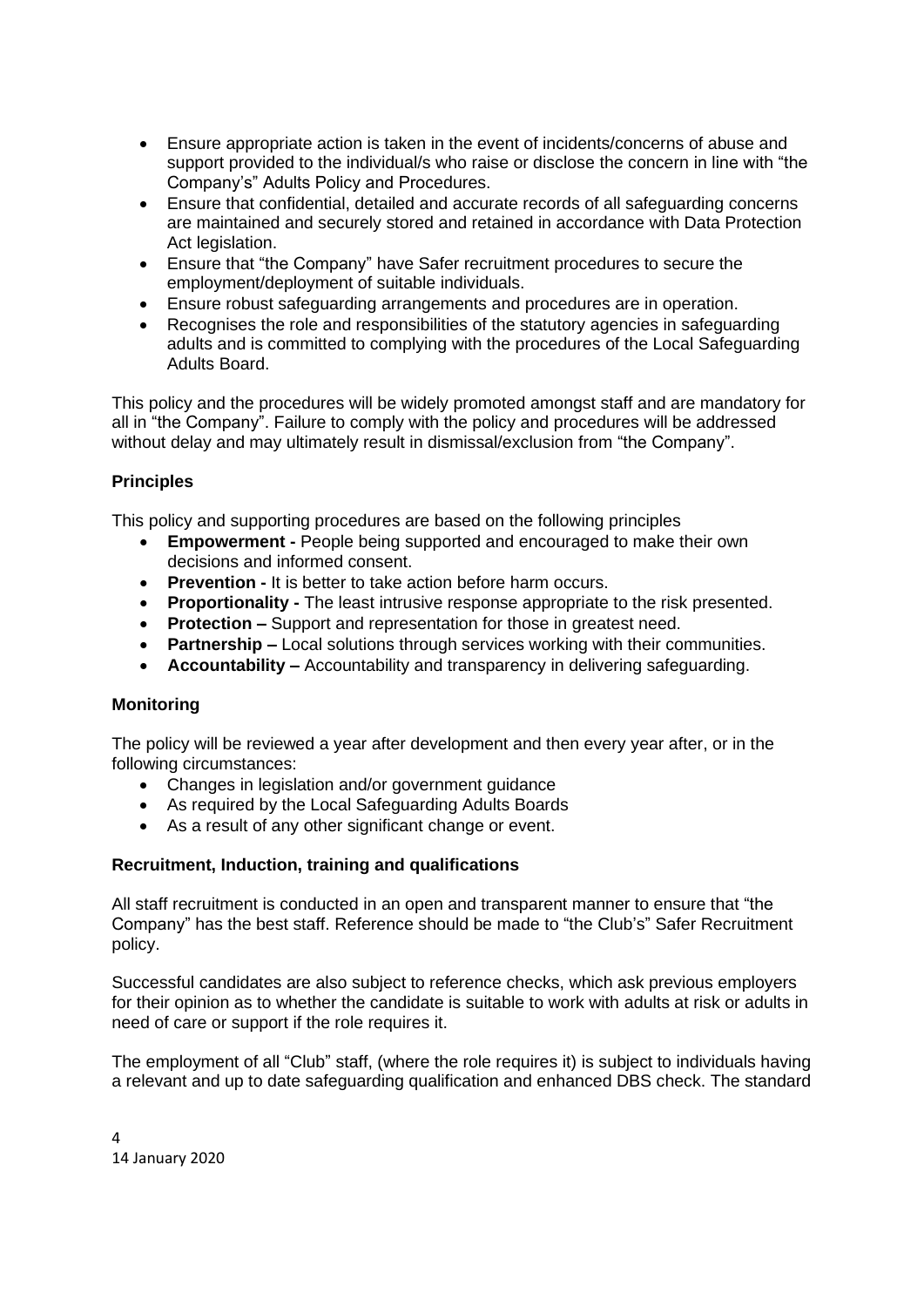recognised welfare qualification for "the Company" is the FA Safeguarding Children and Welfare workshop.

The qualification is valid for a period of three years from the date it is attained, and all staff are required to maintain their safeguarding qualification throughout their employment to ensure that it remains up to date and valid.

As part of the induction process for every member of staff (and volunteers), a copy of this Safeguarding Adults Policy is provided and discussed. This allows all staff and volunteers to understand their, and "the Club's" responsibilities in running our activities in a controlled and safe environment for all participants. The induction process also covers the procedures for making disclosures or referrals, should the need arise.

"The Company" will also undertake mandatory in-house training and development on safeguarding and welfare, to ensure that it remains continuously at the top of the agenda for all staff.

#### **Disclosure and Barring Service Checks**

All staff and volunteers who are working with young people and/or adults at risk or adults in need of care and support are subject to an enhanced DBS check, which will be undertaken through the criminal record bureau service, with the process further outlined in "the Club's" Self-declaration form and Criminal Records Policy. These checks will be led by the Senior Safeguarding officer with the support of the Safeguarding administrator.

The Club undertakes not to discriminate unfairly against any person subject to a Criminal Records Check or self- disclosure based on a conviction or other information revealed.

Having a criminal record will not necessarily bar individuals from working or volunteering with "the Company" and any record will be considered as part of a risk assessment process, as outlined in the Safer Recruitment policy and Volunteering policy, that ensures suitability for the post in question.

The decision on suitability will depend on the nature of the position and the circumstances and background of the offences, cautions and other criminal intelligence.

The DBS confirms that all DBS and criminal record data will be processed on behalf of "the Company" in accordance with the provisions of the Data Protection Act 2018 and the DBS Code of Practice.

#### **Trustees**

Ultimately, responsibilities for safeguarding and welfare within "the Company" Foundations (for the purpose of this policy known as "the Foundation"), lies with the trustees of "the Foundation". As part of the induction process for trustees, they are provided with a copy of the Children England *'Everybody's Business, Safeguarding for Trustees'* guidance on their responsibilities for safeguarding.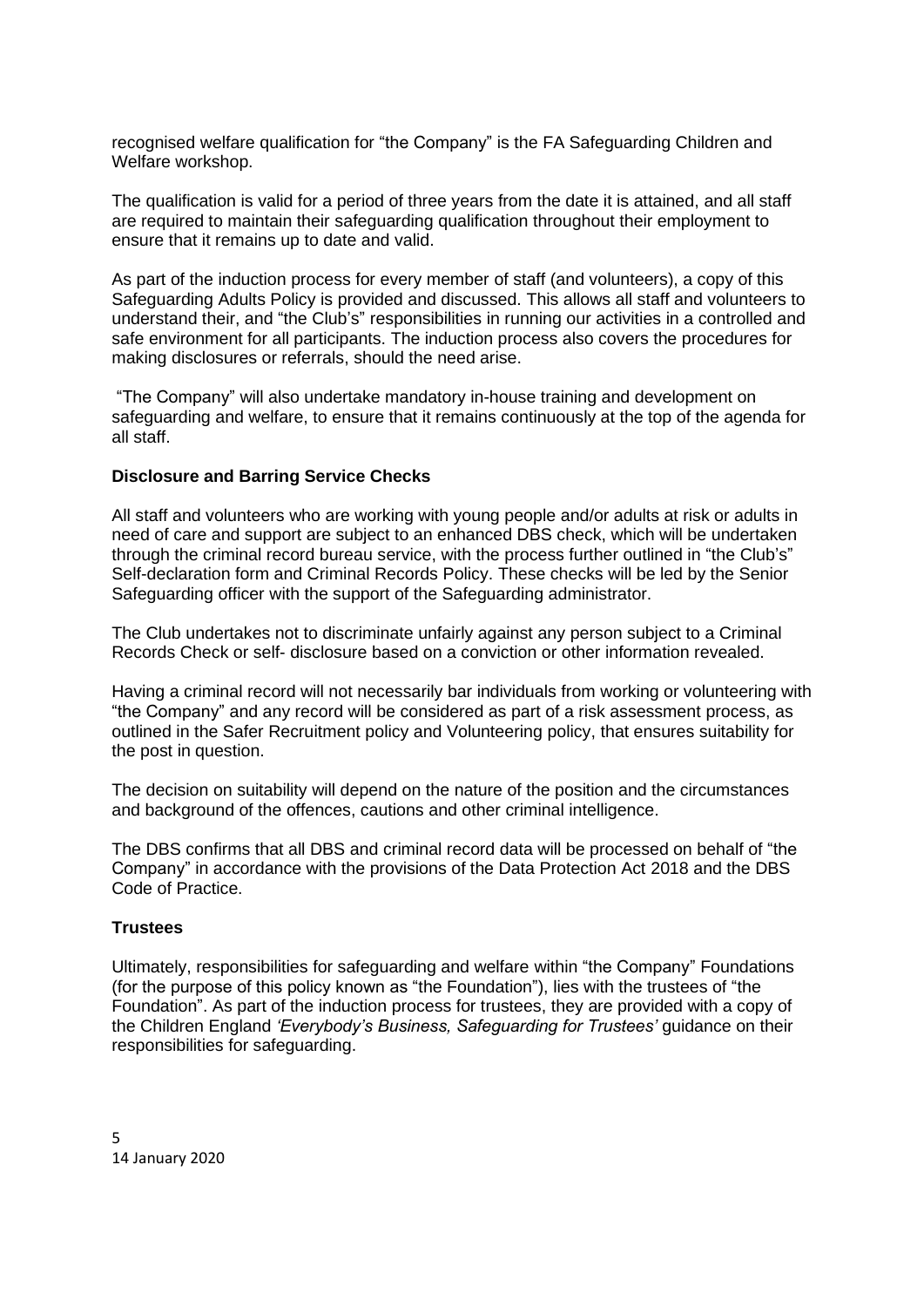The role of the trustees in "the Foundation" is not to oversee the day to day management of safeguarding and welfare controls, but to take leadership responsibility for "the Foundation's" safeguarding arrangements.

The day to day management for safeguarding controls is delegated to the Directors of "the Foundation". The subject of safeguarding and welfare is continuously managed and monitored by trustees at quarterly meetings through a standard 'risk' agenda item. Safeguarding and welfare is included within this risk analysis and is continuously monitored through "the Foundation's" Risk Management Policy and subsequent risk register.

## **Senior Head of Safeguarding (SSO)**

"The Company" has a Senior Safeguarding officer who is supported by a team of Designated Safeguarding Officers (DSO) in all areas of the "Club". The officers of the "Club" will have undergone the relevant and necessary training.

The role of Senior Safeguarding Officer is:

- To be clear about the Clubs responsibilities when running activities for children, young people and adults at risk or adults in need of care and support.
- To help the Club staff and volunteers understand what their duty of care towards children, young people and adults at risk or adults in need of care and support means and entails on a day to day basis.
- Ensure that proper procedures and policies are in place and are followed with regard to adult safeguarding and protection issues.
- Ensure all staff and volunteers receive appropriate training

The Senior Safeguarding Officer will lead "the Company" on safeguarding and the welfare of adults on a day to day basis, supported by an informed and trained workforce. This ensures that risks are managed as effectively as possible and all staff, players and volunteers, project participants and parents are aware of the processes and procedures for reporting concerns should the need arise.

## **Designated Safeguarding Officers (DSO)**

Each area of "the Company" has a Designated Safeguarding Officer who will have undergone relevant training and DBS checks. As part of their role they will have access to continual professional development and form part of a Safeguarding forum. (Appendix 4) The role of the DSO is:

- To be the first port of call for safeguarding issues within their area of "the Company".
- To report directly to Senior Safeguarding Officer any serious safeguarding concerns.
- Ensure that all concerns are reported and recorded appropriately.
- Liaise with and support SSO

**Should a member of staff have a concern related to SSO or the Board Safeguarding Officer they should report this directly to LADO** (page 13)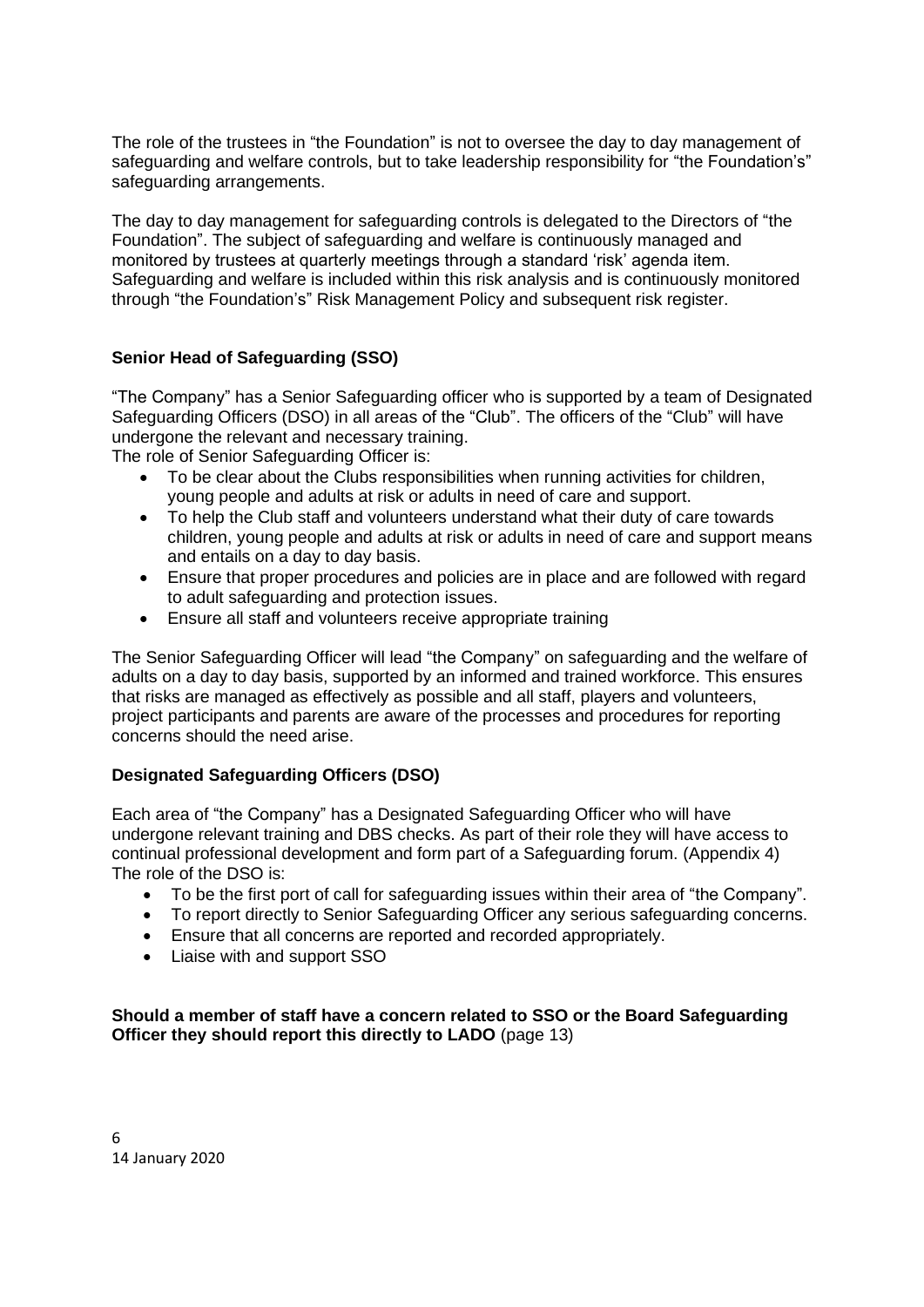# **Definitions**

## **Adult**

For the purpose of this policy an adult is defined as anyone over the age of 18.

## **Adult at risk**

Is a person aged 18yrs or over who;

- Has need for care and support (regardless of whether the local authority is meeting any of these needs)
- Is experiencing or is at risk of abuse or neglect.
- As a result of those care and support needs is unable to protect themselves from either the risk of, or the experience of abuse or neglect.

## **Adults in need of care or support**

This is determined by a range of factors including personal characteristics, factors associated with their situation or environment and social factors.

A person's disability or frailty does not automatically mean that they are experiencing harm or abuse.

When considering safeguarding adults the likelihood of an adult in need of care and support experiencing harm or abuse should be determined by considering a range of social, environmental and clinical factors and not because they may be defined by one or more of the above.

## **Abuse**

Is a violation of an individuals human and civil rights by another person or persons.

## **Capacity**

Refers to the ability to make a decision at a particular time, for example when under considerable stress. The starting assumption must always be that a person has the capacity to make a decision unless it can be established that they lack capacity (MCA 2005) (see appendix 2)

## **Safeguarding**

Safeguarding is the action that is taken to promote the welfare and human rights of individuals especially children, young people and adults at risk or adults in need of care and support to live free from abuse, harm and neglect.

Safeguarding is everyone's responsibility.

Adult safeguarding should be person led and outcome focused. (further details appendix 2)

## **Position of Trust**

A relationship of trust can be described as one in which one party has power and influence over another by virtue of their work or nature of the activity.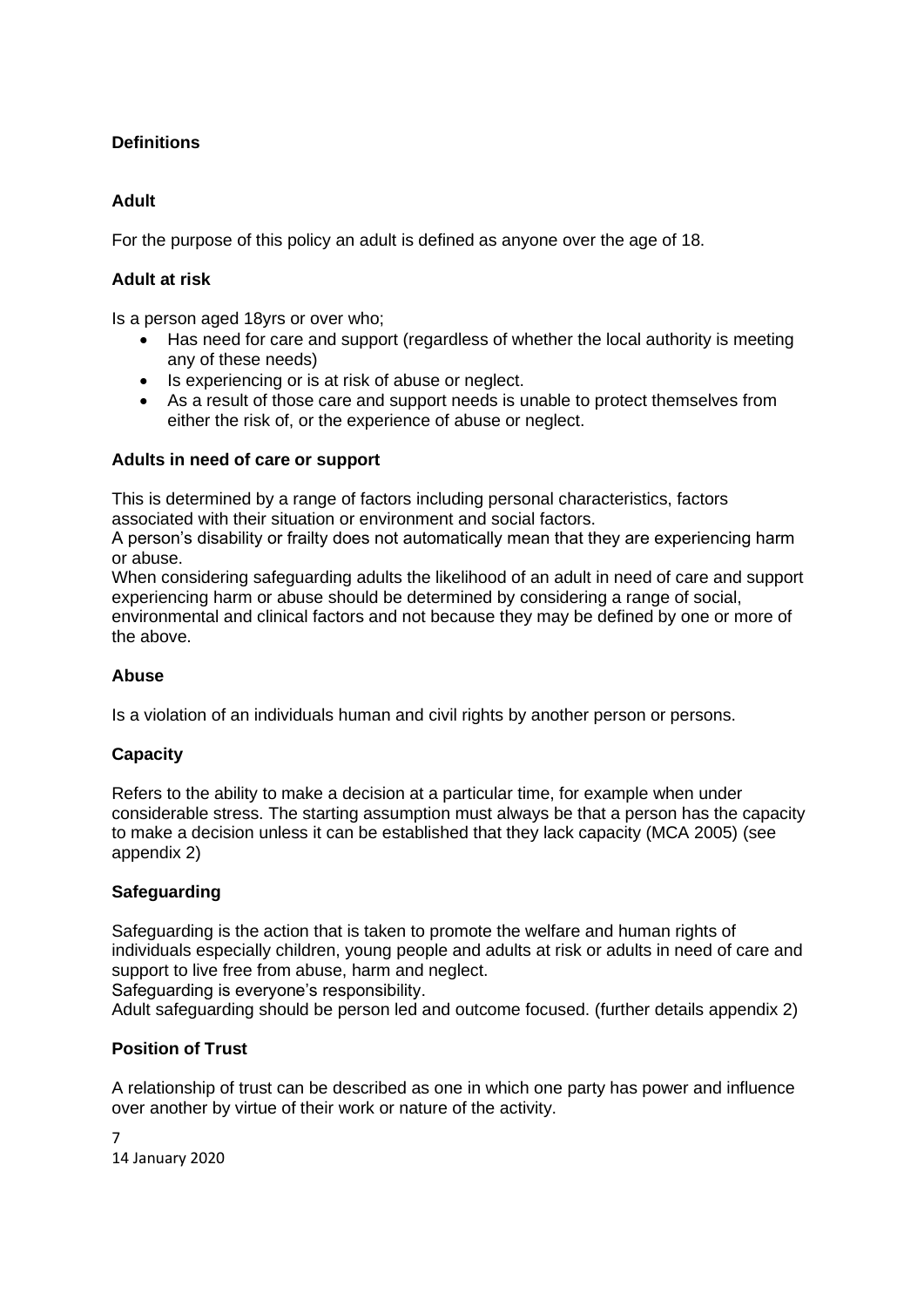All the policies and procedures in this document refer to adults, adults at risk or adults in need of care and support.

## **Types of Abuse**

Abuse can happen on any occasion or in any place where adults at risk and adults in need of care are present. Abuse is any form of physical, emotional or sexual mistreatment or lack of care that leads to injury or harm. It commonly occurs within a relationship of trust or responsibility and represents an abuse of power or a breach of trust. Abuse can happen to an individual regardless of their age, gender, race or ability.

Somebody may abuse or neglect an individual by inflicting harm, or by failing to act to prevent harm. People may be abused in a family or in an institutional or community setting by those known to them or, more rarely, by a stranger. People can be abused by adults either male or female, or children.

Any allegations or suspicions of abuse, poor practice or bullying need to be responded to and reported in line with "the Company's" reporting procedures. (Appendix 5 and 6)

There are different types and patterns of abuse and neglect and different circumstances in which they take place. We look in detail at the types of abuse in the appendix 1 (The Care Act 2014) and some signs to look out for if staff are concerned about abuse.

## **Code of conduct for staff and volunteers**

"The Company" staff and volunteers involved have a great opportunity to be positive role models and help build an individual's confidence. The concept of wellbeing is threaded throughout the Care Act and is very relevant to adult safeguarding in sport. For full details see appendix 2.

With this in mind it is important that staff working with adults at risk and adults in need of care follow the guidelines below.

## **Staff and volunteers are expected to:**

- Ensure the safety of all adults at risk and adults in need of care by providing effective supervision, proper pre-planning of sessions, using safe methods at all times
- Consider the wellbeing and safety of participants before the development of their performance skills
- Encourage and guide participants to accept responsibility for their own performance and behaviour
- Treat all people fairly and ensure they feel valued. Have no favourites
- Encourage all adults not to discriminate on the grounds of religious beliefs, race, gender, social classes or lack of ability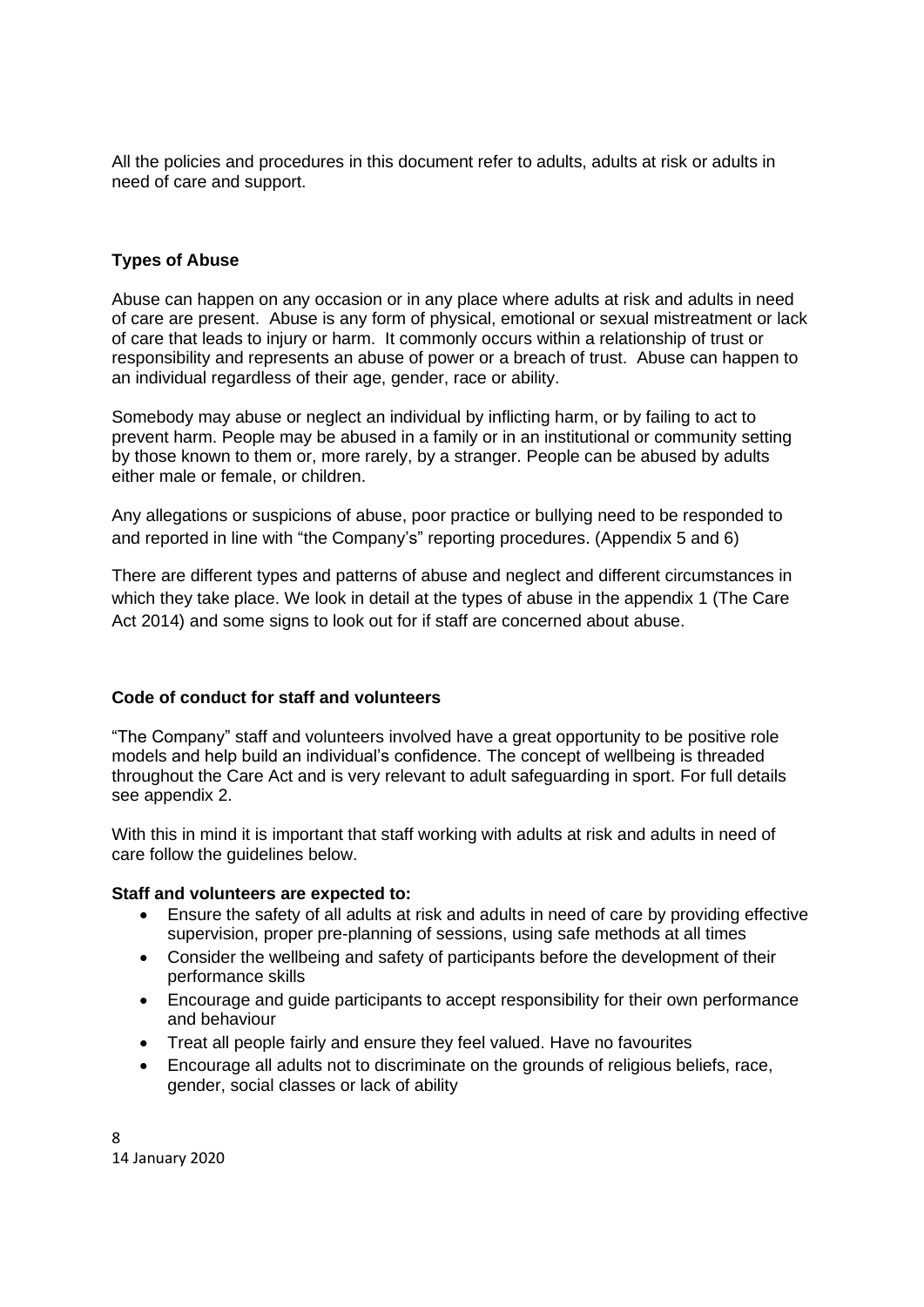- Not allow any rough or dangerous play, bullying, or the use of bad language or inappropriate behaviour
- Be positive, approachable and offer praise to promote the objectives of "the Company" at all times
- Not let any allegations of abuse of any kind or poor practice go unchallenged or unrecorded
- Incidents and accidents to be recorded in the line with "the Club's" procedures
- Never use sanctions that humiliate or harm participants
- Report accidents or incidents of alleged abuse or poor practice to the designated person
- Administer minor first aid in the presence of others and where required
- Have access to telephone for immediate contact to emergency services if required
- Foster team work to ensure the safety of adults at risk and adults in need of care within the group.
- Ensure the rights and responsibilities of adults at risk and adults in need of care are enforced
- Establish and address the additional needs of disabled participants or other adults at risk and adults in need of care.
- Not abuse members physically, emotionally or sexually
- Not engage in a sexual relationship with adults at risk and adults in need of care for whom they are responsible
- Maintain confidentiality about sensitive information
- Respect and listen to the opinions of all.
- Develop an appropriate working relationship with participants, based on mutual trust and respect
- Be a role model, displaying consistently high standard of behaviour and appearance (disciplined/committed/time keeping), remember people learn by example
- Refrain from smoking and consumption of alcohol during activities or sessions
- Never condone rule violations, rough play or the use of prohibited substances
- Not spending excessive amounts of time alone with participants unless there are exceptional circumstances
- Never take an "adult at risk or an adult in need of care" to their home or travel alone with them
- Not administering First Aid involving the removing of an individual's clothing unless in the presence of others
- Hold appropriate valid qualifications and insurance cover
- Make activity fun
- Adhere to the Club's Player Announcement and Confidentiality Social Media policy at all times.

## **Staff and volunteers have the right to:**

- Access on-going training and information on all aspects of leading/managing activities for adults at risk and adults in need of care particularly on safeguarding
- Support in the reporting of suspected abuse or poor practice
- Access to professional support services
- Fair and equitable treatment by "the Company"

9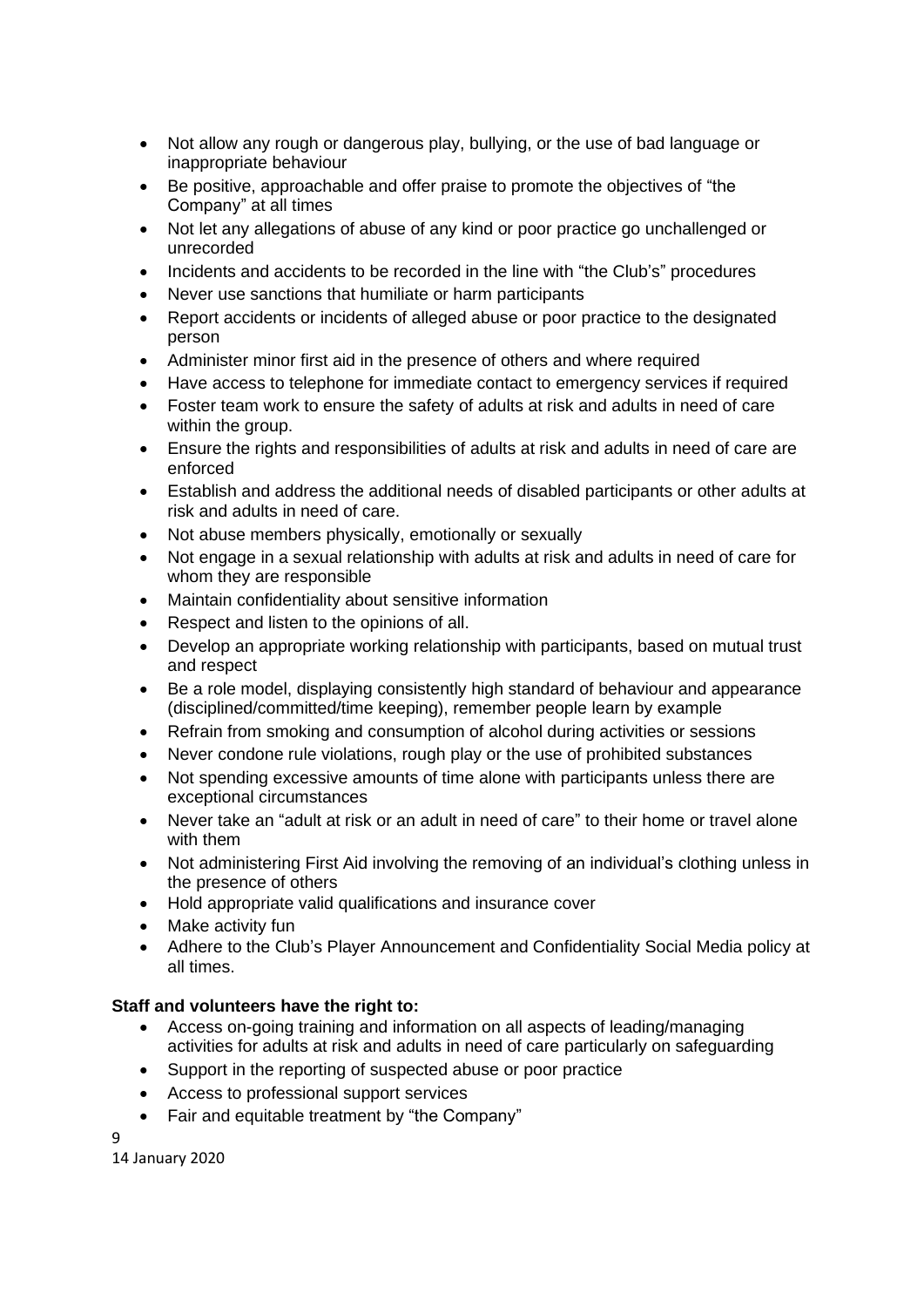- Be protected from abuse by children, young people, other adults and parents
- Not to be left vulnerable when working with adults at risk and adults in need of care

Any minor misdemeanours and general misbehaviour will be dealt with immediately and reported verbally to the Senior Safeguarding Officer. Serious or persistent breach of the code will result in disciplinary action and could lead to dismissal from "the Club." Refer to "the Club's" Whistleblowing policy and Grievance and Disciplinary policies.

## **Emergency action and first aid**

All coaches, leaders and members should be prepared with an action plan in the event of an emergency and be aware of our First Aid Procedures. (Management of Health and Safety at Work regulations 1999) (Appendices 7 and 8) This will include:

- Access to First Aid equipment
- Telephone contact if the participant is a minor
- Telephone contact to the Emergency Services

#### **Procedures**

#### **Management of safeguarding cases**

Remember Adult safeguarding should be person led and outcome focused.

#### **General principles of case management**

- 1. Where, in a sport context, any issue arises in relation to adults at risk and adults in need of care it should be dealt with immediately.
- 2. Any investigation or inquiry is to proceed upon the basis that the primary consideration will be a determination of the risk posed to the adult(s) at risk and adult(s) in need of care.
- 3. Unless the determination finds no, or an insignificant, risk, effective steps must be taken to manage or reduce the risk
- 4. Individuals about whom there are concerns should be treated fairly and honestly and should be provided with support throughout the process

#### **Investigation**

- 5. Every investigation or inquiry must be sensitive to the welfare of the adult(s) at risk and adult(s) in need of care during its processes and, at all times, hold central the need to keep the interests of those directly involved as paramount
- 6. Where issues other than risk to adults at risk and adults in need of care are under consideration in any investigation or inquiry, such issues must remain subordinate to the requirement to determine the risk posed to other participants.

#### **Risk assessment**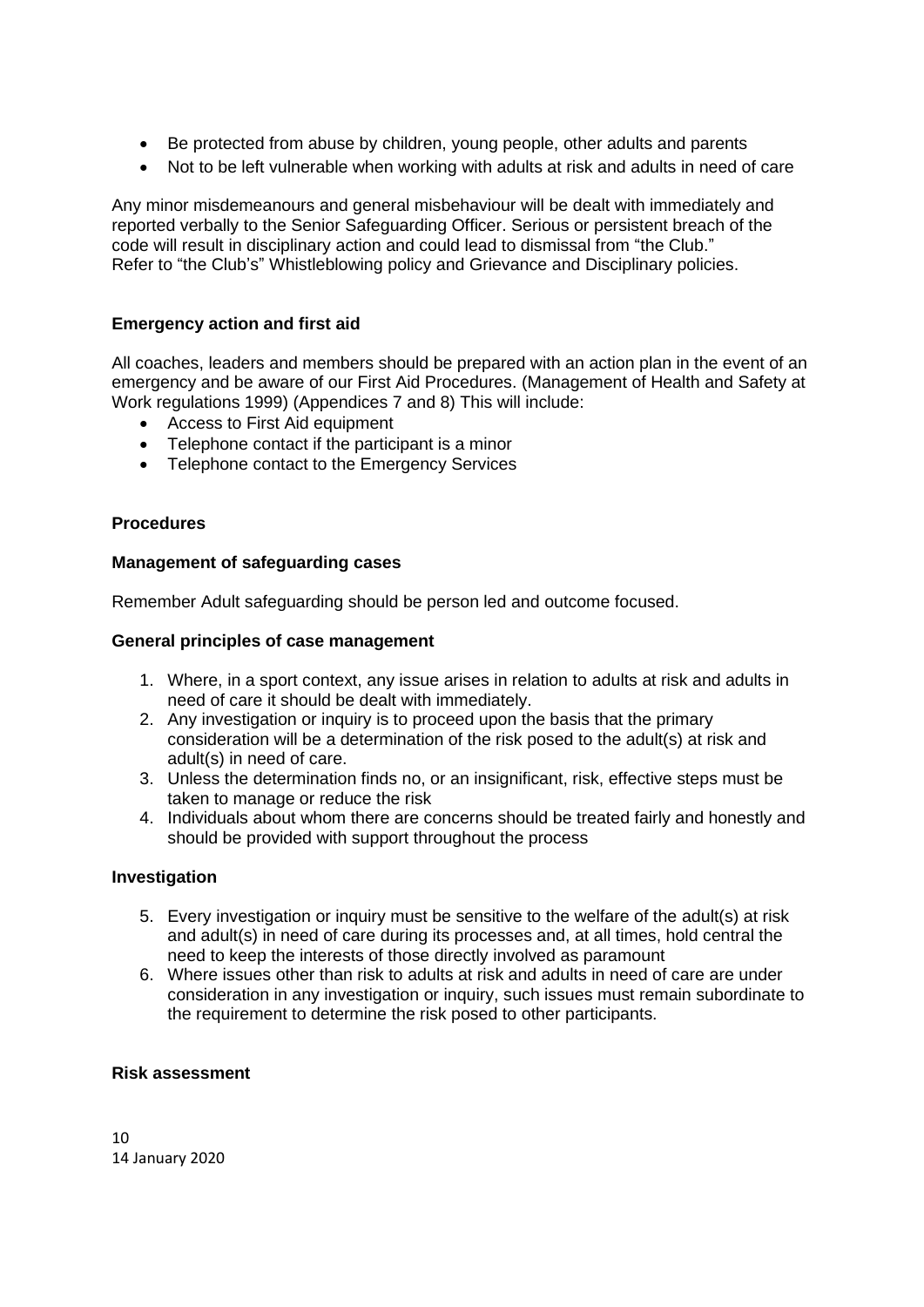- 7. The assessment of risk involves consideration of the actual or potential harm that an individual poses to adults at risk and adults in need of care
- 8. The assessment of risk does not involve making a finding based upon either the criminal or civil standards of proof (i.e. certainty or "the balance of probabilities"). The assessment requires a defensible decision that a risk does or does not exist and, where it does, a determination of the extent of such risk
- 9. Save in exceptional cases, the assessment will not require the production of a formal risk assessment report

## **Risk management**

- 10. The steps taken to address any perceived risk to adults at risk and adults in need of care must have regard to the nature and extent of the risk as well as to any particular and relevant aspects of the activity in question and, in the light of this, must seek to ensure that such steps will be effective
- 11. In cases where the perceived risk is low, and no criminal or disciplinary charge could be made out, it may be nonetheless necessary to impose stringent restrictions on an individual or remove his/her ability to participate in the activity in question

## **Responding to Disclosure**

If an adult at risk or adult in need of care informs a member of staff directly or a member of staff identifies that they are concerned about someone's behaviour towards them, this is known as a disclosure. This disclosure may be relating to an incident or incidents either during "the Company" activity, or outside of the activity environment. The person receiving the disclosure should:

- React calmly so as not to frighten the individual
- Remember to make safeguarding personal. Discuss the concerns with the adult, obtain their view of what they would like to happen. Inform them that it is your duty to pass on concerns.
- If the individual needs immediate medical treatment, telephone for an ambulance, inform doctors of concern and ensure they are aware that is an adult safeguarding issue (as outlined in the referral procedure diagram)
- Ensure the immediate safety of the individual in question. If the matter is urgent contact the emergency services/police.
- Re-assure the individual but do not make promises of confidentiality or outcome, which might not be feasible in the light of subsequent developments
- In the event of suspicion of sexual abuse do not let the adult bath or shower until given permission to do so. Washing can destroy evidence.
- Keep the individual informed of actions and ensure you consider their needs at all times.
- Make a note of what the person has said as soon as is practical. using "the Club's" Incident Report Form or "My concern") Use their own words where possible. Raise your concern with the safeguarding team as soon as you are able (within 24 hrs.) Remember the need to be confidential. Include only fact not opinion.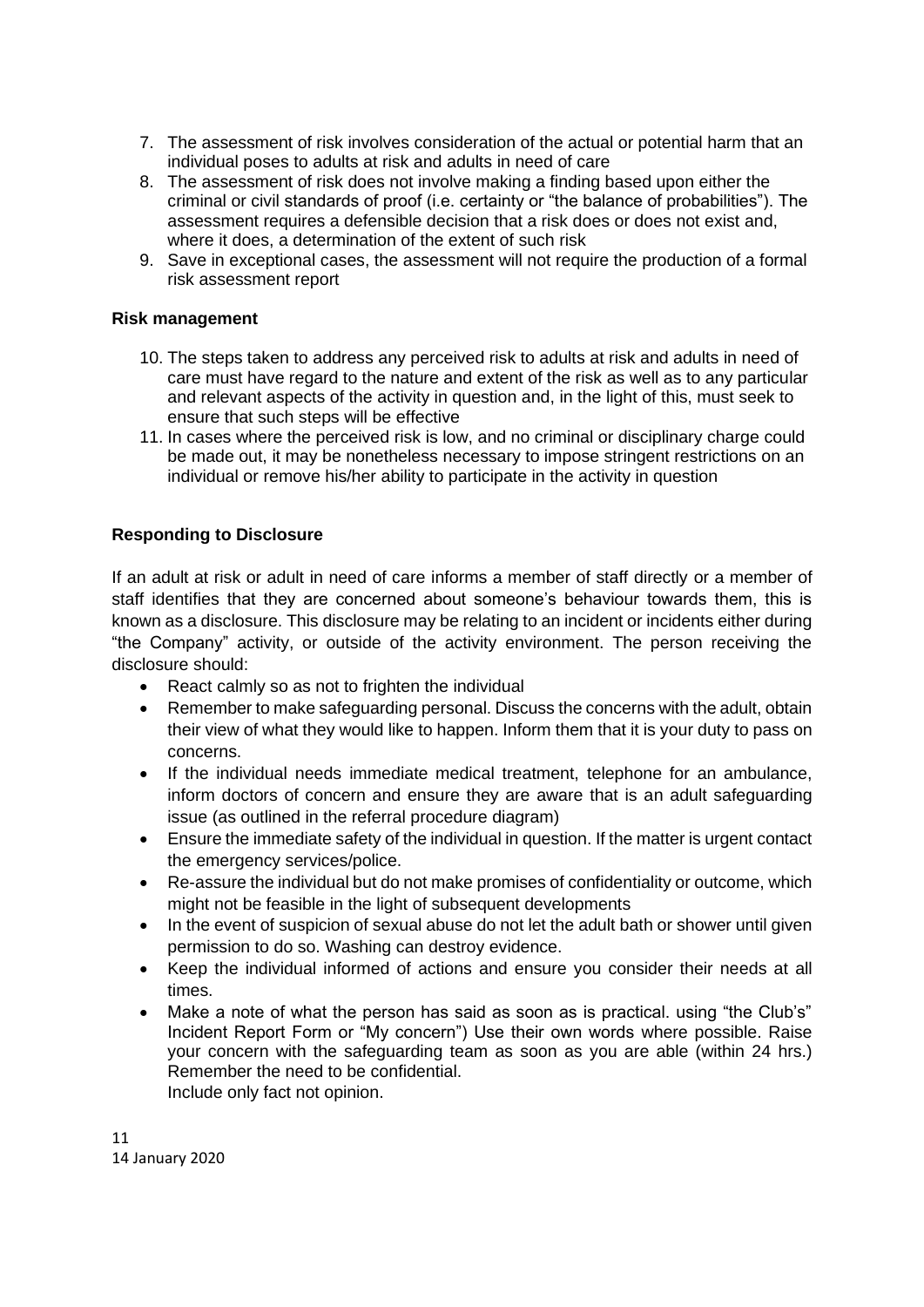## **In the event of a disclosure, staff should not:**

- Dismiss the concern
- Panic
- Allow your shock or distaste to show
- Speculate or make assumptions
- Make negative comments about the alleged abuser
- Make promises or agree to keep secrets
- Ask the person or any witnesses to sign your written information as this may be significantly detrimental to any subsequent police investigation

**Do not take photographs** of any alleged injuries. Any such recording must only be done by an approved medical or other practitioner, following referral.

## **Other Disclosures**

There may be instances where a fellow member of staff, friend or carer of an adult at risk or adult in need of care or support may disclose a concern about their welfare.

In this instance the same protocol should be followed regarding reporting procedures, and it should be made clear on the referral form by whom the disclosure was made.

This Safeguarding Adult Policy should be made available for all key stakeholders upon request, to ensure individuals and other Clubs are aware of the "the Company" reporting procedure for safeguarding concerns.

## **Consent**

When making an adult referral to the Adult Safeguarding team or MASH team (Multi-Agency Safeguarding Hub) consent should be sought where possible from the adult at risk.

Individuals may not give their consent for a number of reasons. Reassurance, appropriate support and revisiting the issues at another time may help to change their view.

If they still do not consent then their wishes should usually be respected. There are, however, circumstances where information can be shared without consent such as when the adult does not have the capacity to consent, it is in the public interest because it may affect other people or a serious crime has been committed. Always discuss this with the Senior Safeguarding Officer (SSO).

## **Reporting Procedure**

All allegations or suspicions and concerns are to be treated seriously. No abuse is acceptable. Some Safeguarding concerns may indicate a criminal offence and must be reported to the Police as soon as possible.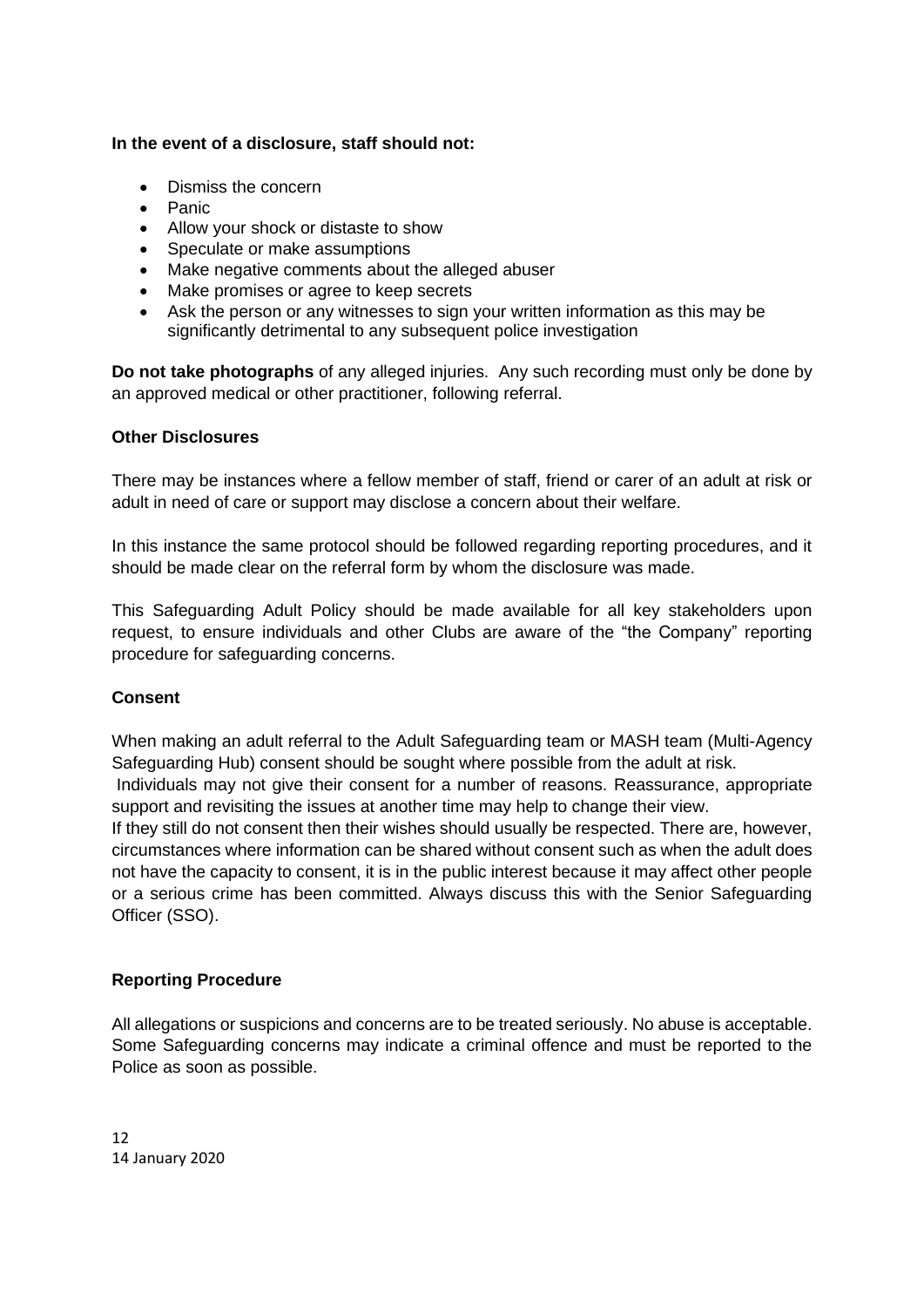It is the responsibility of the individual employee or volunteer to take a lead on reporting all concerns to "the Clubs" Designated Safeguarding Officer. The individual employee should assist in any further action required on behalf of the Club. A copy of the referral process for staff and volunteers is available in Appendices 5 and 6.

Information should be shared with the Senior Safeguarding Officer, who must approve any actions to be taken and any documentation or correspondence being sent out.

Employees with concerns should discuss them with the Designated Safeguarding Officer immediately. If the Designated Safeguarding Officer is not available, then any concerns should be discussed with the Senior Safeguarding Officer who will then seek advice if necessary, from other nominated welfare professionals (Bristol City Council Adult team/ MASH team, Football League and the Football Association).

Volunteers with concerns should discuss these discreetly with their coordinator or the Designated Senior Safeguarding Officer as soon as possible after the abuse or suspicions of abuse are observed. If unavailable, then any concerns should be discussed directly with the Senior Safeguarding Officer.

Concerns about colleagues should be addressed initially with the Designated Safeguarding Officer, but if this is not possible or the concern is about the Designated Safeguarding Officer then speak directly to the Senior Safeguarding Officer or Bristol City Council, Bristol County FA or the Football League.

"the Company" has a secure email address for reporting concerns safeguarding@bristolsport.co.uk

## **Where there is evidence of immediate harm then the employee should phone 999 and report the incident to the Police.**

## **Information Sharing**

If there is a reasonable concern that an adult at risk or adult in need of care or support may be at risk of significant harm this will always override a professional agency requirement to keep information confidential.

If "the Company" is approached about sharing information, the following will be considered:

- What information do they need?
- Why do they need it?
- What they will do with the information?
- Who else needs to be informed if concerns about the individual persist?

If we are asked to provide information, we will never refuse solely on the grounds that all information is confidential.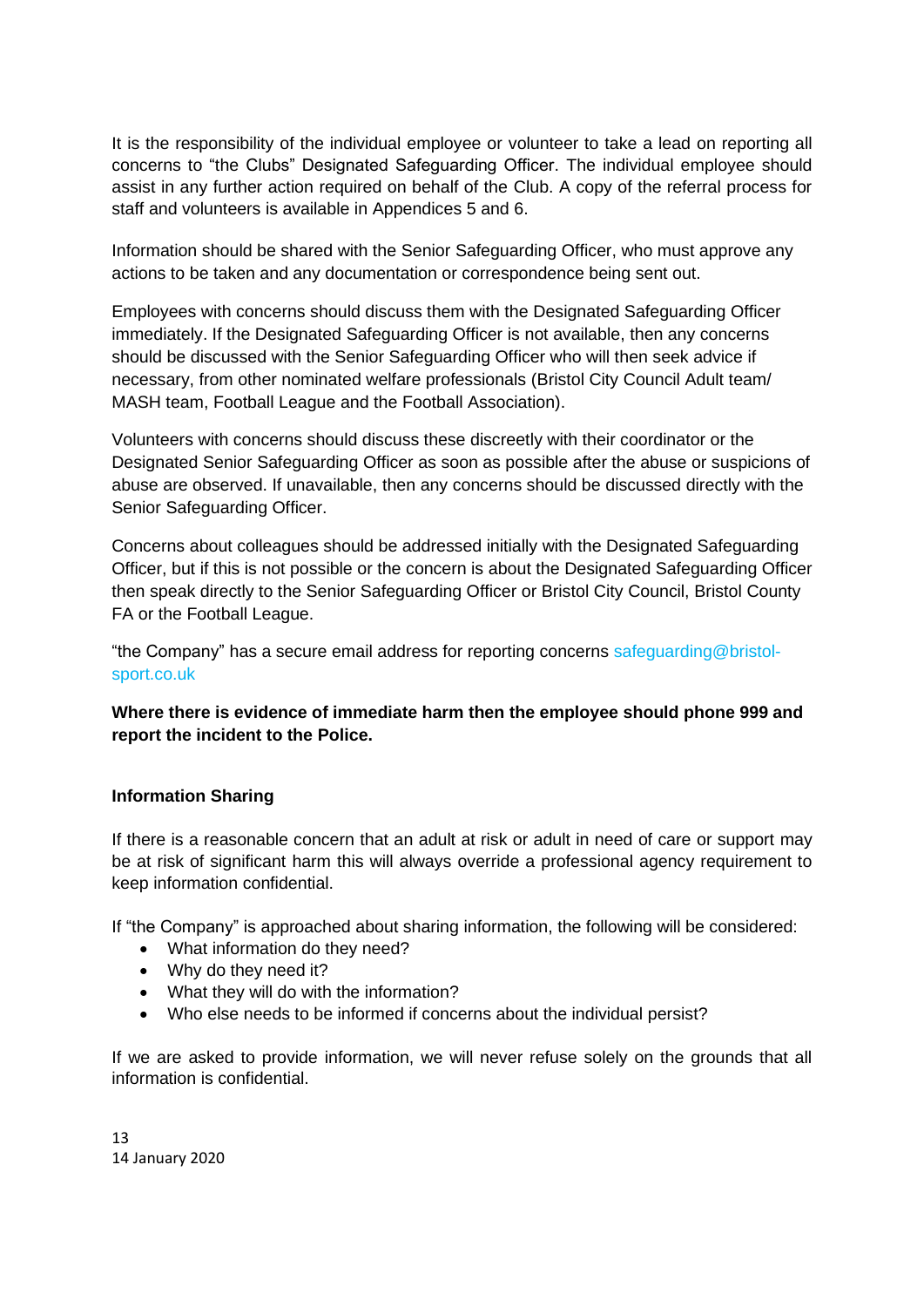"The Company" will consider:

- What information the individual in question has given permission to use
- Any perceived risk to the individual which would warrant breaching confidentiality
- Any relevant information on risk to the individual, which would allow another agency to offer appropriate help and services or take action to reduce risk to the child
- Whether to ask advice from Bristol City Council or Bristol County FA or the Football League Welfare Officers

"The Company" will record when, what, why, and with who information has been shared; or why sharing was refused. This will be recorded as "the Company" may be required to justify reasons at a later date.

Staff should always seek advice if unsure and never refuse to provide information without considering the risks of not sharing. All decisions on information sharing will ultimately fall with "the Club's" Senior Safeguarding Officer.

## **Guidance for referrals**

## **Bristol City Referrals**

In Bristol, the contacts are: Care Direct 0117 922 2700 Bristol.gov.uk/social-care-health/report

In an Emergency phone 999 or 101

## **Warwickshire Referrals**

• Office hours 01926 412080 [http://www.warwickshire.gov.uk/safeguardinga](http://www.warwickshire.gov.uk/safeguarding)dults

## **Worcestershire Referrals**

• Office hours 01905 768053. worcestershire.gov.uk/info

## **South Gloucestershire Referrals**

Office hours 01454868007 [CSODesk@southglos.gov.uk](mailto:CSODesk@southglos.gov.uk)

## **North Somerset Referrals**

- Care Connect 01275888801
- Out of hours 01454615165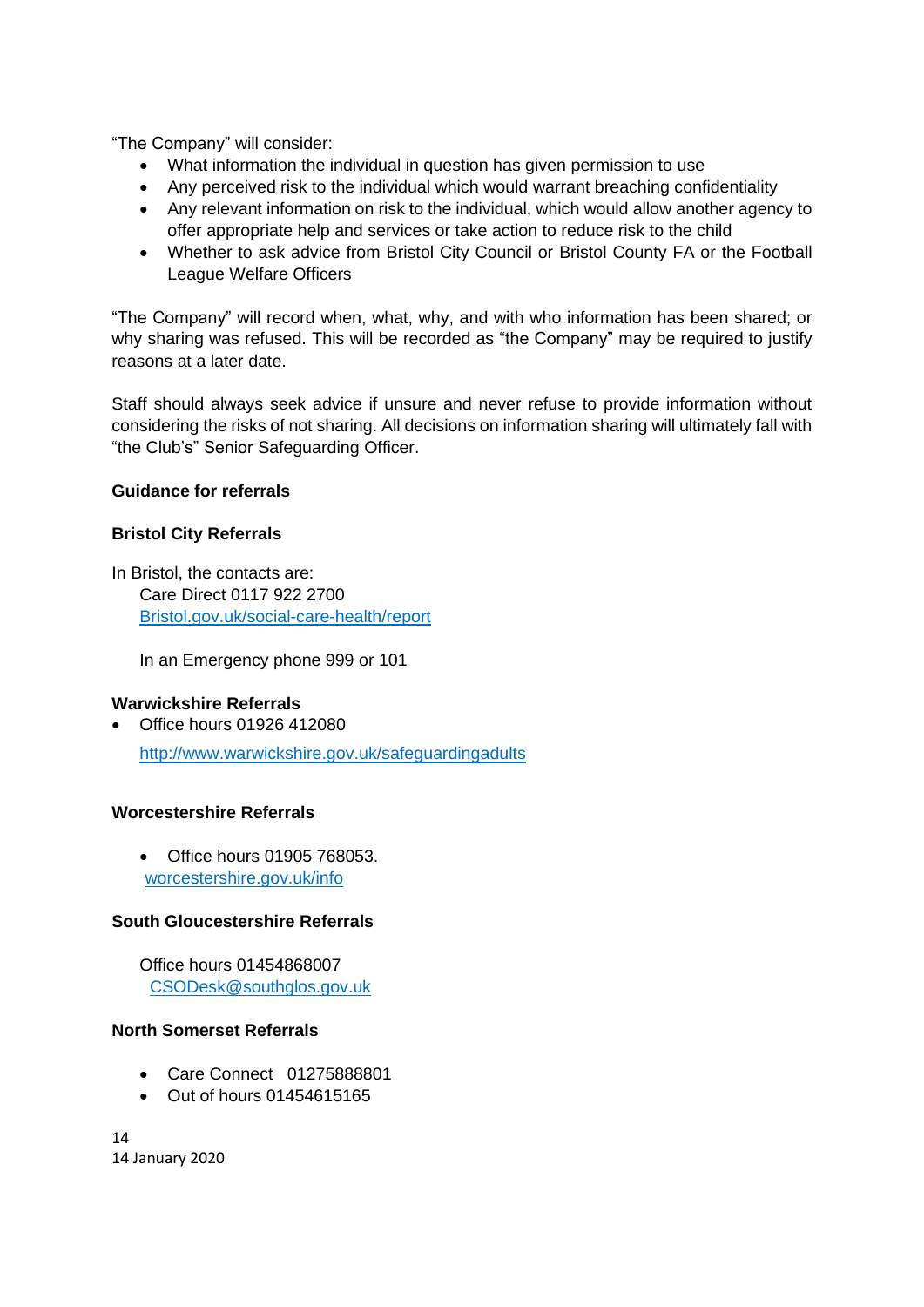[www.nscphealth.co.uk/tsafeguarding-adults](http://www.nscphealth.co.uk/tsafeguarding-adults)

## **Bath**

- Office hours 02922330888
- Out of office 02920788570 www.bathnes.gov.uk

## **Cardiff and Vale of Glamorgan**

- Office hours 02922330888
- Out of hours 02920788570 [cardiffandvalersb@cardiff.gov.uk](mailto:cardiffandvalersb@cardiff.gov.uk)

Additional contact numbers can be found on page 40

When making a referral regarding adult protection concerns, it is important to have the following information wherever possible readily available for the duty social worker:

- Name, date of birth, ethnic origin, gender, address and telephone numbers
- The reasons for your concern
- Injuries and/or other indicators observed
- The adult's first language
- Details of any specific needs of the adult e.g. disability, etc.
- Details of family members, if known
- Other agencies, professionals involved
- Family doctor

Staff in Adult Safeguarding team/ MASH teams will make enquiries with other agencies who may have information regarding the adult and family. On the basis of the information gathered, they will then make an initial assessment on what further action is necessary or appropriate.

Whenever MASH teams receive information about a possible criminal offence against an adult, they will share the information with the Police at the earliest opportunity and a decision will be made jointly on how to proceed with the enquiries.

Following the referral of an adult, the referrer and the Adult Safeguarding team/MASH team must be clear about who will be taking what action.

Professionals who contact a Safeguarding team to make a referral must confirm the details of this in writing within 24 hours addressed to the team for that locality, using the correct referral form.

The team should acknowledge a written referral within one working day of receiving it, so if we have not heard within three working days, contact the MASH team again.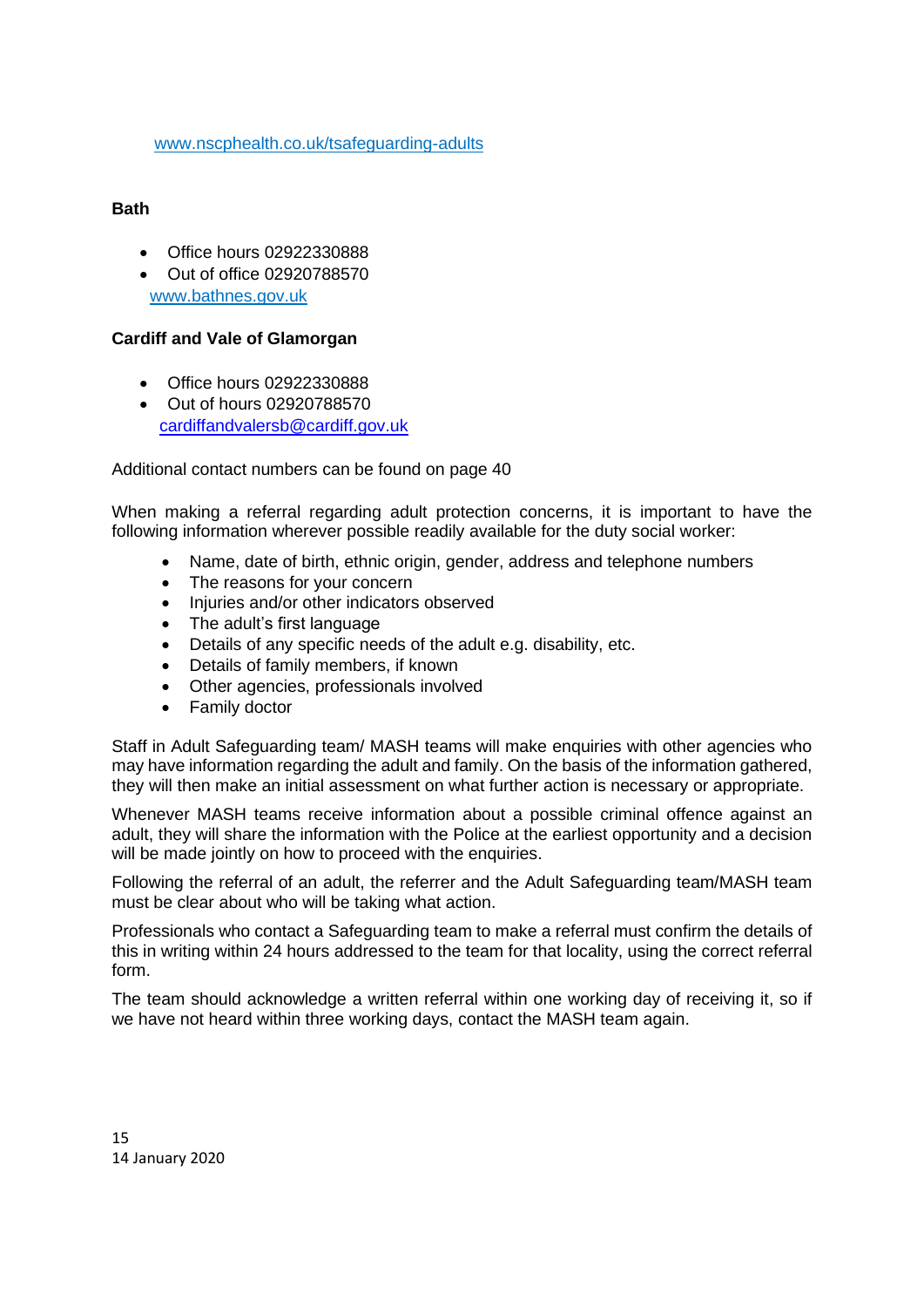# **The Senior Safeguarding Officer for "the Company" is: Maggie Martin**

Tel: 07880140411 safeguardihg@bristol-sport.co.uk

## **The Senior Board Member for the "Club" is: Doug Harman**

Tel: 07702911078

## **Other key contacts are:**

Gloucestershire FA Designated Safeguarding Officer - Hugh Feltham 01454615888

Somerset FA Designated Safeguarding Officer- Shirley Needham 01458837034

The English Football League Welfare Officer – Alex Richards 01772325940

## **Useful Contacts/Support**

If you have concern that an adult at risk or adult in need of care or support is being harmed as a result of abuse or neglect, you must not keep these concerns to yourself. Keeping children safe is everyone's responsibility.

Staff must ensure that they speak to the appropriate staff member in "the Company" who can listen to and record the concerns, and then take appropriate action.

## **Useful contacts**

- NSPCC Helpline 0808 800 5000
- ChildLine 0800 1111 / www.childline.org.uk
- Kidscape www.kidscape.org.uk
- Anti-Bullying Alliance www.antibullyingalliance.org

Reviewed on 14 January 2020

Next review date: 14 January 2021

Reviewed there after: Annually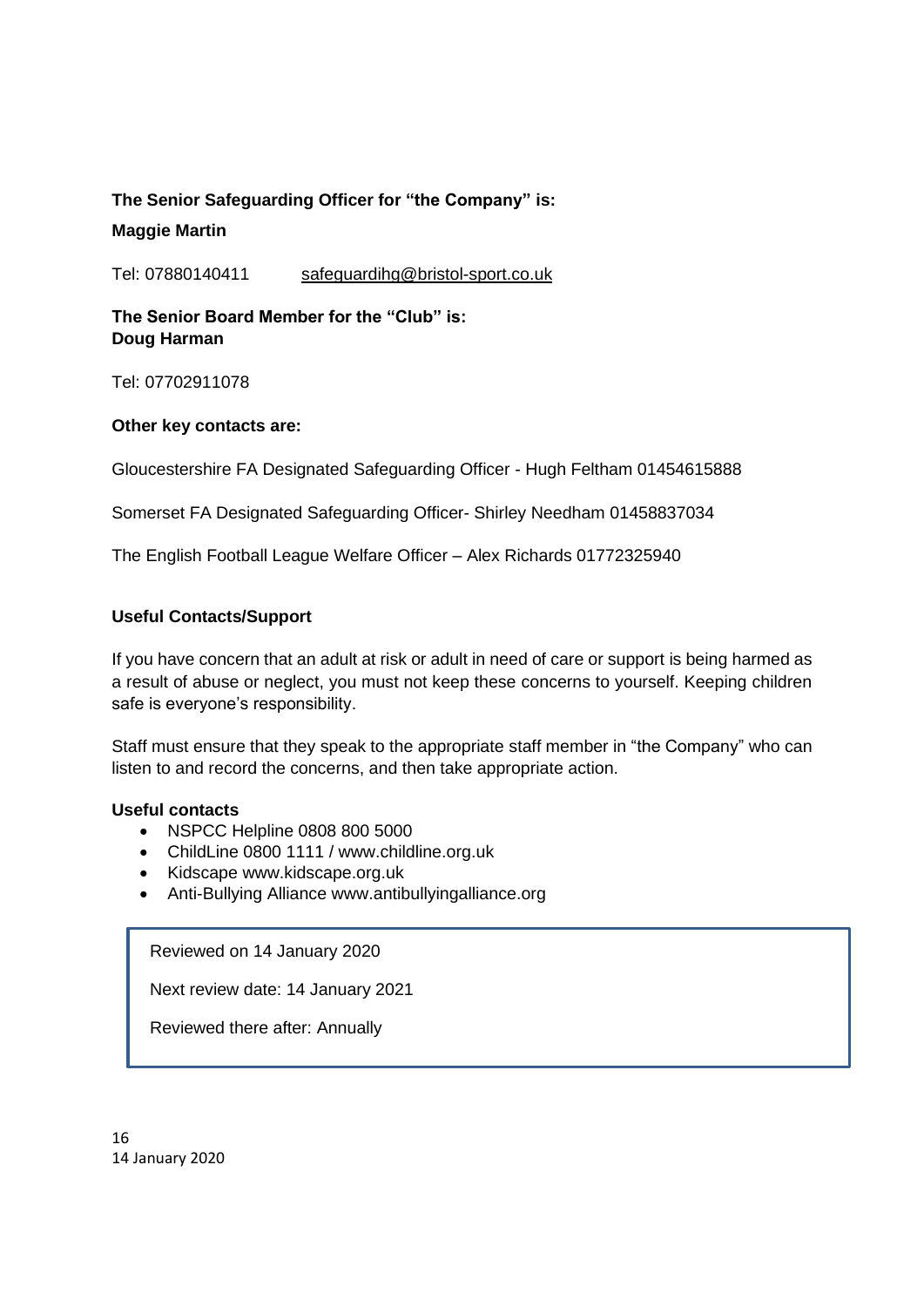## Appendix 1

## **Neglect**

This is when adults consistently or repeatedly fail to meet an individual's or their own basic physical and/or psychological needs which could result in the serious impairment of their own or an individual's health or development e.g. failure to provide adequate food, shelter and clothing; failing to protect someone from physical harm or danger; or the failure to ensure access to appropriate medical care or treatment. It may also include refusal to give love, affection and attention. Self-neglect covers a wide range of behaviour such as neglecting to care for one's personal hygiene, health or surroundings and includes behaviours such as hoarding.

Neglect in sport or physical activity could include a coach or other member of staff repeatedly failing to ensure people are safe, exposing them to undue cold, heat or extreme weather conditions without ensuring adequate clothing or hydration; exposing them to unnecessary risk of injury e.g. by ignoring safe practice guidelines, failing to ensure the use of safety equipment, or by requiring participants to join in when injured or unwell.

| <b>NEGLECT</b>                                                                                                                                                                                                                                                                                                                    |                                                                                                                                                                                                                                                                                                                             |
|-----------------------------------------------------------------------------------------------------------------------------------------------------------------------------------------------------------------------------------------------------------------------------------------------------------------------------------|-----------------------------------------------------------------------------------------------------------------------------------------------------------------------------------------------------------------------------------------------------------------------------------------------------------------------------|
| <b>Examples include</b>                                                                                                                                                                                                                                                                                                           | <b>Signs include</b>                                                                                                                                                                                                                                                                                                        |
| Inability to carry out daily living tasks                                                                                                                                                                                                                                                                                         | Constant hunger, sometimes stealing<br>food from others                                                                                                                                                                                                                                                                     |
| Ignoring medical and physical care<br>needs                                                                                                                                                                                                                                                                                       | Dirty or 'smelly' -deterioration in<br>$\bullet$<br>hygiene.                                                                                                                                                                                                                                                                |
| Failing to have access to health, social<br>or educational support                                                                                                                                                                                                                                                                | Loss of weight, or being constantly<br>underweight<br>Inappropriate dress for the weather<br>$\bullet$                                                                                                                                                                                                                      |
| The withholding of medication, nutrition<br>and heating                                                                                                                                                                                                                                                                           | Complaining of being tired all the time<br>$\bullet$<br>Having few friends<br>$\bullet$<br>Worsening of health conditions                                                                                                                                                                                                   |
| Keeping someone in isolation.                                                                                                                                                                                                                                                                                                     | Mentioning their being left alone or<br>unsupervised                                                                                                                                                                                                                                                                        |
| Failure to intervene in situations that are<br>dangerous to the adult. Inadequate<br>supervision and guidance - leaving the<br>adult at risk to cope alone, abandoning<br>them or leaving them with inappropriate<br>carers and failing to provide appropriate<br>boundaries about behaviours such as<br>underage sex or alcohol. | <b>Skin infections</b><br>$\bullet$<br>Lack of response to stimuli or contact<br>$\bullet$<br>Poor skin condition(s)<br>$\bullet$<br>Anxiety<br>$\bullet$<br><b>Distressed</b><br>$\bullet$<br>Little or no distress when separated<br>$\bullet$<br>from their carer<br>Inappropriate emotional responses<br>Language delay |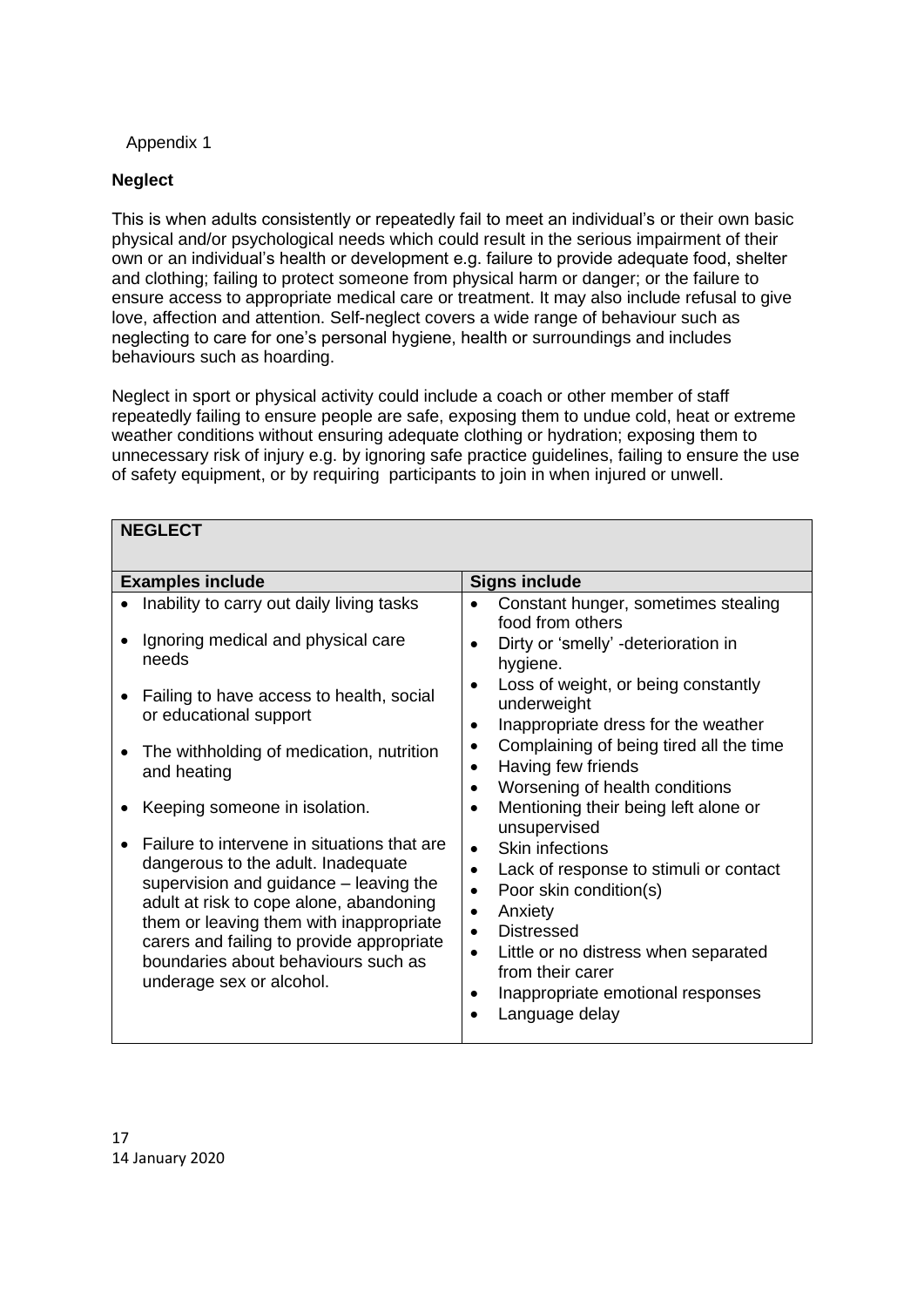# **Physical Abuse**

**PHYSICAL ABUSE**

When someone physically hurts or injures another person by hitting, shaking, throwing, poisoning, burning, biting, scalding, suffocating, drowning or otherwise causing harm. Physical harm may also be caused when an adult or carer feigns the symptoms of, or deliberately causes, ill health to someone they are looking after.

Physical abuse in sport or physical activity may be when the nature and intensity of training or competition exceeds the capacity of the participant; where coaches encourage the use of drugs or harmful substances to enhance performance ; if athletes are required to participate when injured; or when sanctions used by coaches imposed involve inflicting pain.

| FFI I ƏIVAL ADUƏL                                                                                                                                                                                                                                                              |                                                                                                                                                                                                                                                                                                                                                                                                                                                                                                                                                                                                                                                                                                                                     |
|--------------------------------------------------------------------------------------------------------------------------------------------------------------------------------------------------------------------------------------------------------------------------------|-------------------------------------------------------------------------------------------------------------------------------------------------------------------------------------------------------------------------------------------------------------------------------------------------------------------------------------------------------------------------------------------------------------------------------------------------------------------------------------------------------------------------------------------------------------------------------------------------------------------------------------------------------------------------------------------------------------------------------------|
| <b>Examples include</b>                                                                                                                                                                                                                                                        | <b>Signs include</b>                                                                                                                                                                                                                                                                                                                                                                                                                                                                                                                                                                                                                                                                                                                |
| Shaking<br>Pinching<br>Slapping<br>Force-feeding<br><b>Biting</b><br>Burning or Scalding.<br>Causing needless physical discomfort<br>Inappropriate restraint<br>Locking someone in a room<br>Threatening behaviour from another<br>participant<br>Blaming for poor performance | Unexplained bruising, marks or injuries<br>on any part of the body<br>Frequent visits to the GP or A&E<br>$\bullet$<br>An injury inconsistent with the<br>$\bullet$<br>explanation offered<br>Fear of parents or carers being<br>$\bullet$<br>approached for an explanation<br>Aggressive behaviour or severe temper<br>$\bullet$<br>outbursts<br>Flinching when approached<br>$\bullet$<br>Reluctance to get changed or wearing<br>$\bullet$<br>long sleeves in hot weather<br>Depression<br>$\bullet$<br>Withdrawn behaviour or other behaviour<br>$\bullet$<br>change<br>Running away from home/ residential<br>$\bullet$<br>care<br>Distrust of adults, particularly those with<br>$\bullet$<br>whom a close relationship would |
|                                                                                                                                                                                                                                                                                | Lack of medical attention when an injury<br>$\bullet$                                                                                                                                                                                                                                                                                                                                                                                                                                                                                                                                                                                                                                                                               |
|                                                                                                                                                                                                                                                                                |                                                                                                                                                                                                                                                                                                                                                                                                                                                                                                                                                                                                                                                                                                                                     |
|                                                                                                                                                                                                                                                                                | normally be expected<br>is present<br>Self-harm                                                                                                                                                                                                                                                                                                                                                                                                                                                                                                                                                                                                                                                                                     |

## **Sexual Abuse**

This is where adults are abused by adults (both male and female) or other adults who use them to meet their own sexual needs. This could include full sexual intercourse, masturbation, oral sex, anal intercourse, kissing and sexual fondling. Showing individuals pornographic material (books, videos, pictures) or taking pornographic images of them are also forms of sexual abuse.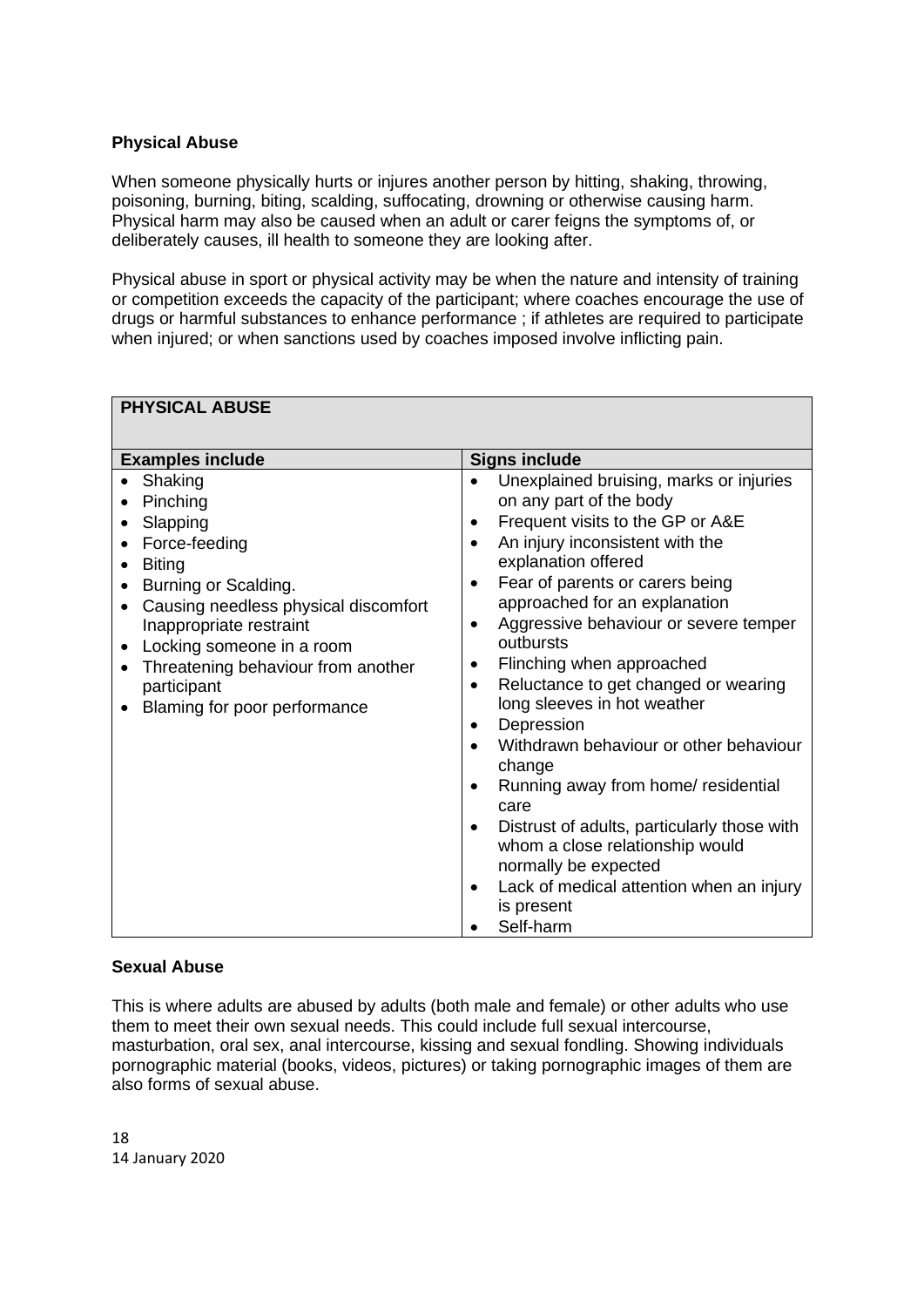In sport or physical activity, coaching techniques which involve physical contact with others can create situations where sexual abuse can be disguised and may therefore go unnoticed. The power and authority of, or dependence on, the coach if misused, may also lead to abusive situations developing. Contacts made within sport and pursued e.g. through texts, Facebook or Twitter have been used to groom vulnerable adults for abuse.

| <b>SEXUAL ABUSE</b>                                                                                                                                                                                                             |                                                                            |                                                                                                                                                                                                                                                                                                                             |  |  |  |
|---------------------------------------------------------------------------------------------------------------------------------------------------------------------------------------------------------------------------------|----------------------------------------------------------------------------|-----------------------------------------------------------------------------------------------------------------------------------------------------------------------------------------------------------------------------------------------------------------------------------------------------------------------------|--|--|--|
|                                                                                                                                                                                                                                 |                                                                            |                                                                                                                                                                                                                                                                                                                             |  |  |  |
| <b>Examples include</b>                                                                                                                                                                                                         |                                                                            | <b>Signs include</b>                                                                                                                                                                                                                                                                                                        |  |  |  |
| Rape and other sexual offences                                                                                                                                                                                                  | $\bullet$                                                                  | Pain or itching in the genital/anal areas                                                                                                                                                                                                                                                                                   |  |  |  |
| For vulnerable adults, sexual activity<br>including sexual contact and non-sexual<br>contact that the person does not want, to<br>which they have not consented, could<br>not consent, or were pressured into<br>consenting to. | $\bullet$<br>$\bullet$<br>$\bullet$<br>$\bullet$<br>$\bullet$<br>$\bullet$ | Bruising or bleeding near genital/anal<br>areas<br>Sexually transmitted disease<br>Vaginal discharge or infection<br>Stomach pains<br>Discomfort when walking or sitting down<br>Pregnancy                                                                                                                                  |  |  |  |
| Being encouraged or enticed to touch<br>the abuser                                                                                                                                                                              | $\bullet$                                                                  | Sudden or unexplained changes in<br>behaviour, e.g. becoming aggressive or<br>withdrawn                                                                                                                                                                                                                                     |  |  |  |
| Coercing the victim into watching or<br>participating in pornographic videos,<br>photographs, or internet images                                                                                                                | $\bullet$<br>$\bullet$                                                     | Fear of being left with a specific person<br>or group of people<br>Nightmares                                                                                                                                                                                                                                               |  |  |  |
| Any sexual relationship that develops<br>where one is in a position of trust, power<br>or authority                                                                                                                             | $\bullet$<br>$\bullet$<br>$\bullet$<br>$\bullet$<br>$\bullet$<br>$\bullet$ | Leaving home/ residential care<br>Sexual knowledge which is beyond their<br>development age<br>Sexual drawings or language<br><b>Bedwetting</b><br>Saying they have secrets they cannot<br>tell anyone about<br>Self- harm or mutilation, sometimes<br>leading to suicide attempts<br>Eating problems such as overeating or |  |  |  |
|                                                                                                                                                                                                                                 |                                                                            | anorexia                                                                                                                                                                                                                                                                                                                    |  |  |  |

## **Emotional Abuse**

Emotional abuse is the persistent emotional ill-treatment of an individual so as to cause severe and persistent adverse effects on the person's emotional development. It may involve conveying to people that they are worthless or unloved, inadequate, or valued only insofar as they meet the needs of another person.

It may feature age or developmentally inappropriate expectations being imposed on someone or even the over protection of an individual. It may involve causing people to feel frightened or in danger by being constantly shouted at, threatened or taunted which may make the person very nervous and withdrawn. Some level of emotional abuse is involved in all types of ill-treatment of a vulnerable adult.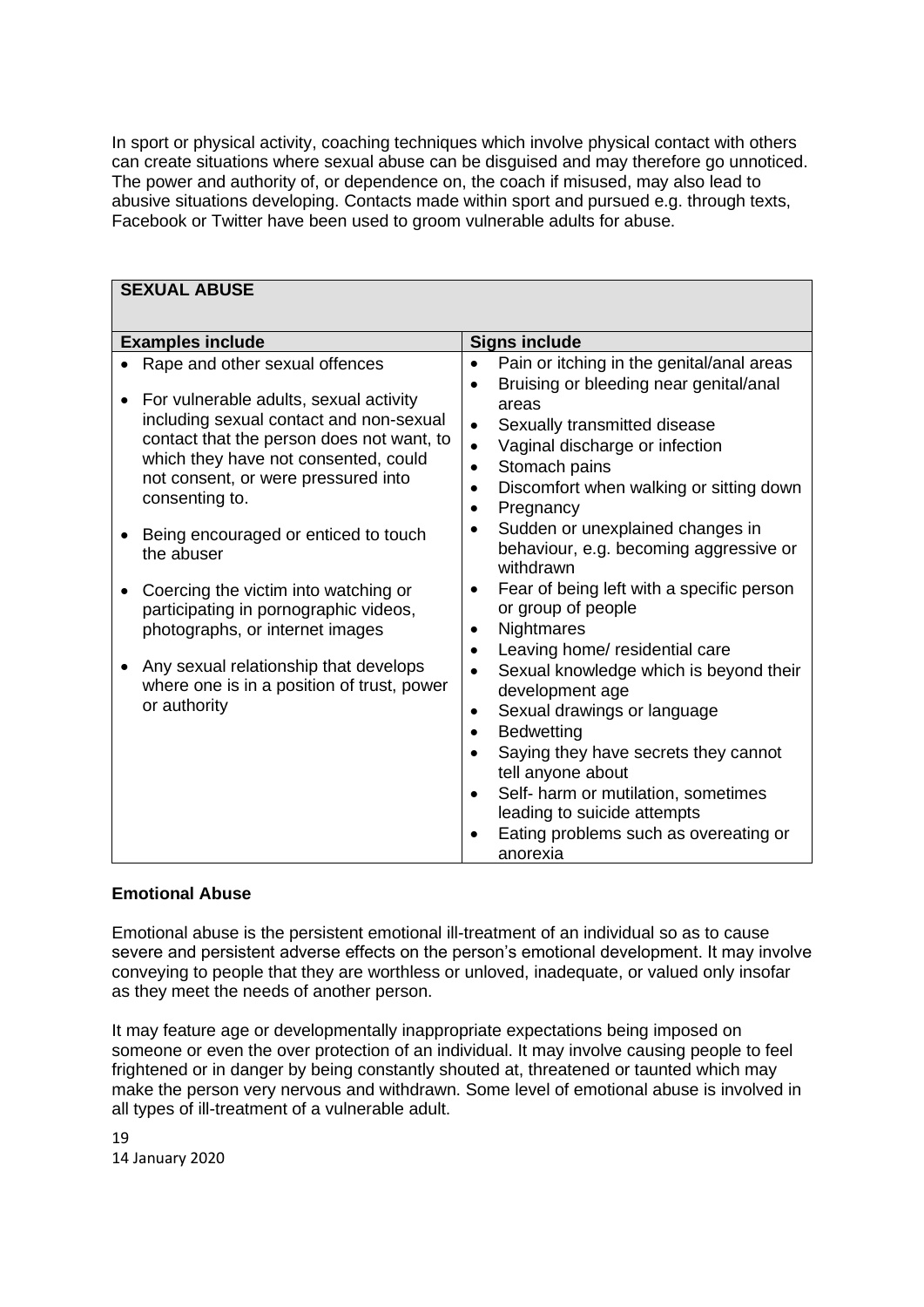Emotional abuse in sport or physical activity may occur if people are subjected to constant criticism, name-calling, sarcasm, bullying, racism or pressure to perform to unrealistically high expectations; or when their value or worth is dependent on sporting success or achievement.

| <b>EMOTIONAL/PSYCHOLOGICAL ABUSE</b>                                                                                                                                                                                                                                                                                                                           |                                                                                                                                                                                                                                                                                                                                                                                                            |  |  |
|----------------------------------------------------------------------------------------------------------------------------------------------------------------------------------------------------------------------------------------------------------------------------------------------------------------------------------------------------------------|------------------------------------------------------------------------------------------------------------------------------------------------------------------------------------------------------------------------------------------------------------------------------------------------------------------------------------------------------------------------------------------------------------|--|--|
| <b>Examples include</b>                                                                                                                                                                                                                                                                                                                                        | <b>Signs include</b>                                                                                                                                                                                                                                                                                                                                                                                       |  |  |
| Intimidation and/or threats<br>$\bullet$<br><b>Bullying</b><br>Rejection<br>Shouting<br>Indifference and the withdrawal of<br>approval<br>Denial of choice<br>$\bullet$<br>Deprivation of dignity or privacy<br>The denial of human and civil rights<br>Harassment<br>Being made to fear for one's well being<br><b>Blaming</b><br>Controlling<br>Verbal abuse | A failure to thrive or grow<br>Sudden speech disorders<br>Developmental delay, either in terms of<br>physical or emotional progress<br>Behaviour change<br>$\bullet$<br>Being unable to play or socialise with<br>others<br>Fear of making mistakes<br>$\bullet$<br>Self-harm<br>$\bullet$<br>Fear of family or carer being<br>$\bullet$<br>approached regarding their behaviour<br>Confusion<br>$\bullet$ |  |  |

## **Additional Welfare Considerations**

## **Poor Practice**

Poor practice is behaviour of an individual in a position of responsibility which falls below "the Club's" required standard. Poor practice may not be immediately dangerous or intentionally harmful to an individual, however is likely to set a poor example.

Poor practice is potentially damaging to the individual, "the Company" and to those who experience it. For example, leading a group with alcohol on the breath, smoking, swearing in front of others, or not paying due care and attention to participants all constitute poor practice.

Poor practice can sometimes lead to, or create, an environment conducive to more serious abuse. It may also lead to suspicions about the individual's motivation, even where no harm is intended. For example, if a member of staff is giving one person too much attention, regularly transports participants in their car, or encourages physical contact without obvious justification.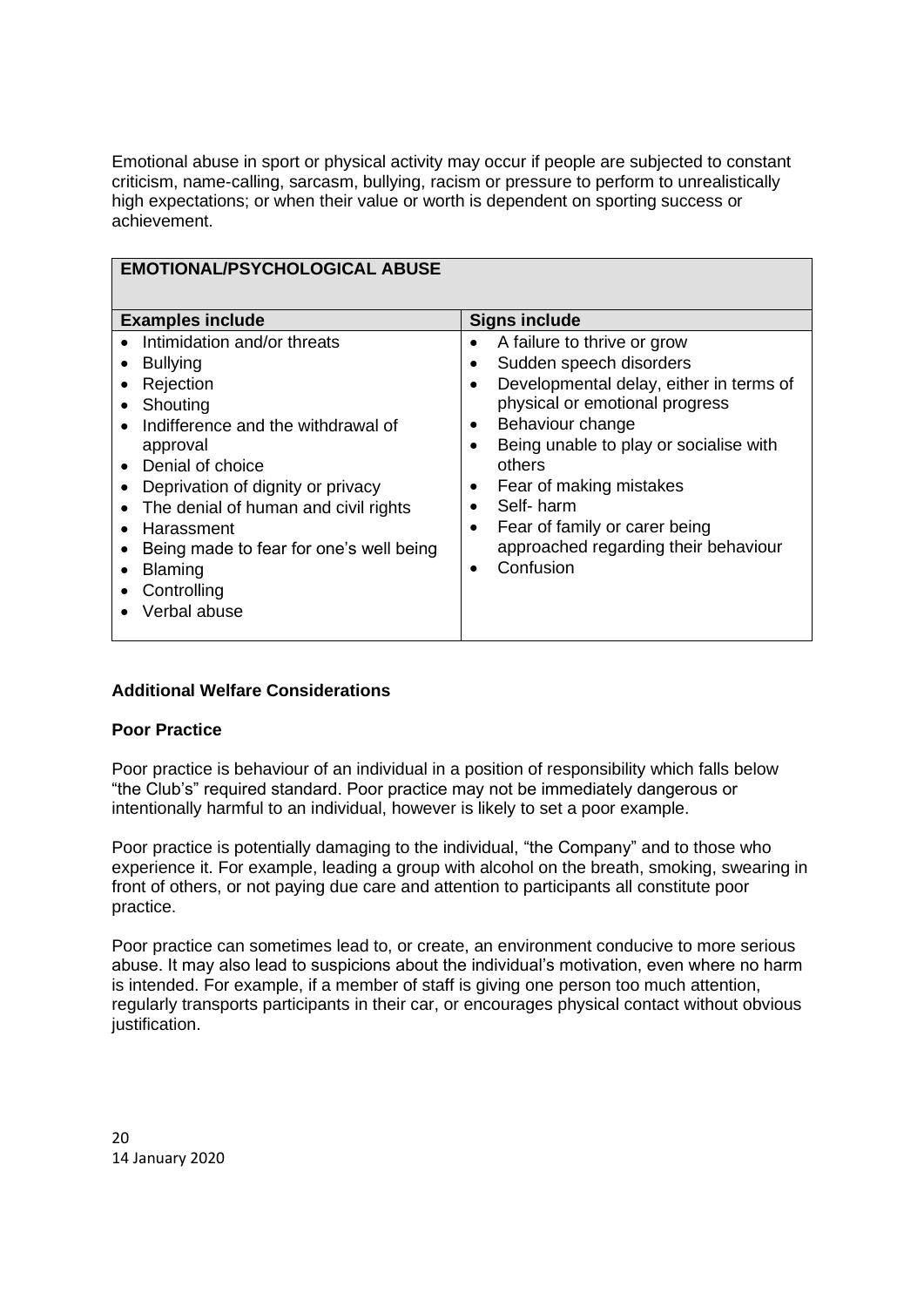# **Bullying**

Bullying by peers can occur whenever children and young people come together. Bullying can take many forms and is harmful to the victim. It may be physical e.g. hitting; online or cyber e.g. abusive messages, comments or images on social media; involve damage or theft of property; based on someone's gender, ethnicity, sexuality or disability; or about their physical ability.

More detail on recognising and managing instances of bullying can be found in "the Club's" Anti-Bullying Policy.

## **Cyberbullying**

This is defined as the use of technology to harass, threaten, embarrass, humiliate, spread rumours or target another person. Refer to "the Club's" "Acceptable IT use policy". Bullying because of discrimination occurs when motivated by prejudice against certain people because of an individual's ethnic origin, colour, nationality, race, religion or belief, gender, gender reassignment, sexual orientation or disability.

## **Sexting**

This is where a person sends or receives sexually explicit or suggestive images. (see appendices 10.).

#### **Grooming**

Grooming is defined as developing the trust of an individual and/or their family for the purposes of sexual abuse, sexual exploitation or trafficking. Grooming can happen both online and in person.

#### **Radicalisation**

The process by which a person comes to support terrorism and forms of extremism leading to terrorism. Anybody from any background can become radicalised. The grooming of children and/or adults at risk for the purposes of involvement in extremist activity is a serious safeguarding issue.

#### **Female genital mutilation (FGM)**

Involves procedures that intentionally alter or injure female genital organs for non-medical reasons. The procedure has no health benefits for girls or women. The Female Genital Mutilation Act 2003 makes it illegal to practice FGM in the UK or to take girls who are British nationals or permanent residents in the UK abroad for FGM.

#### **Hazing**

Any rituals, initiation activities, action or situation with or without consent, which recklessly, intentionally or unintentionally endangers the physical or emotional well-being of vulnerable groups.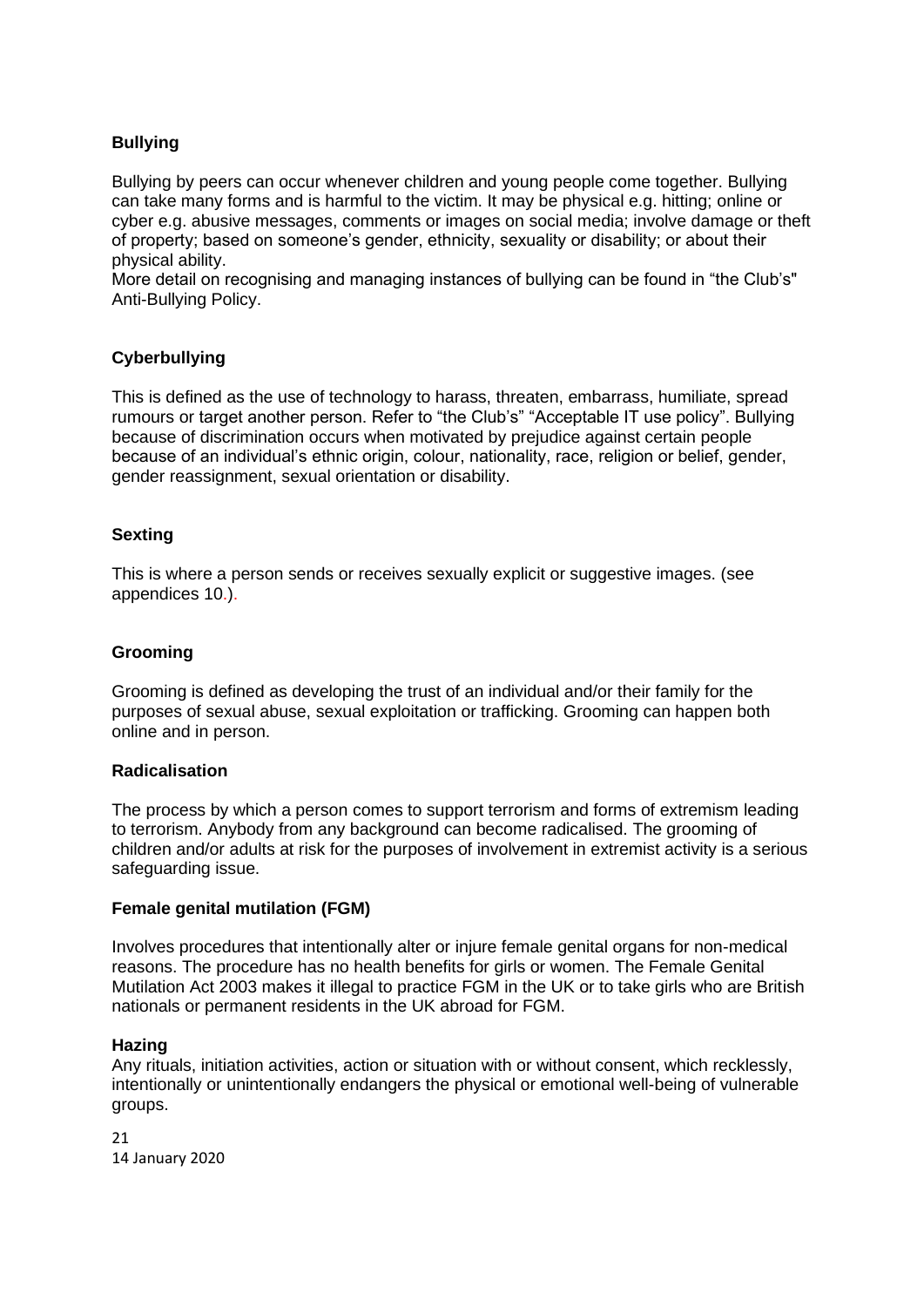## **Infatuations**

Vulnerable groups may develop an infatuation with a member of staff who works with them. There is a high risk that words or actions may be mis-interpreted, and allegations made against staff.

#### **Domestic violence/coercive control**

Any incident or pattern of incidents of controlling, coercive or threatening behaviour, violence or abuse between those aged 16 Yrs. or above, who are or have been intimate with partners or family members regardless of gender or sexuality. This can encompass but is not limited to psychological, physical, sexual, financial, emotional abuse and so called "honour" based violence.

## **Forced Marriage**

A marriage in which one or both spouses do not consent to the marriage and duress is involved. This is different from an arranged marriage where both parties agree. A forced marriage is a criminal offence (The Anti-social Behaviour, Crime and Policing Act 2014) and can result in up to 7yrs in prison. The forced marriage of adults with learning difficulties occurs when the adult does not have the capacity to consent to the marriage.

#### **Modern Slavery**

This encompasses slavery, human trafficking, forced labour and domestic servitude. Traffickers and slave masters use whatever means they have at their disposal to coerce, deceive and force individuals into a life of abuse, servitude and inhumane treatment.

## **Organisational Abuse**

This includes neglect and poor care practice within an institution or specific care setting such as a hospital, care home or in relation to care provided in one's own home. This may be a one-off incident or on-going ill treatment. It can be through neglect or poor professional practice as a result of the structure, policies, processes and practices within an organisation.

#### **Mate Crime**

This is defined by the Safety Net Project as" when vulnerable people are befriended by members of the community who go on to exploit and take advantage of them .It may not be an illegal act but still has a negative impact on the individual." It is carried out by someone the individual knows and often happens in private.

## **Prevent**

This is part of the government's counter terrorism strategy and addresses all forms of dangerous extremism including Islamist extremism and far right extremism. Prevent aims to: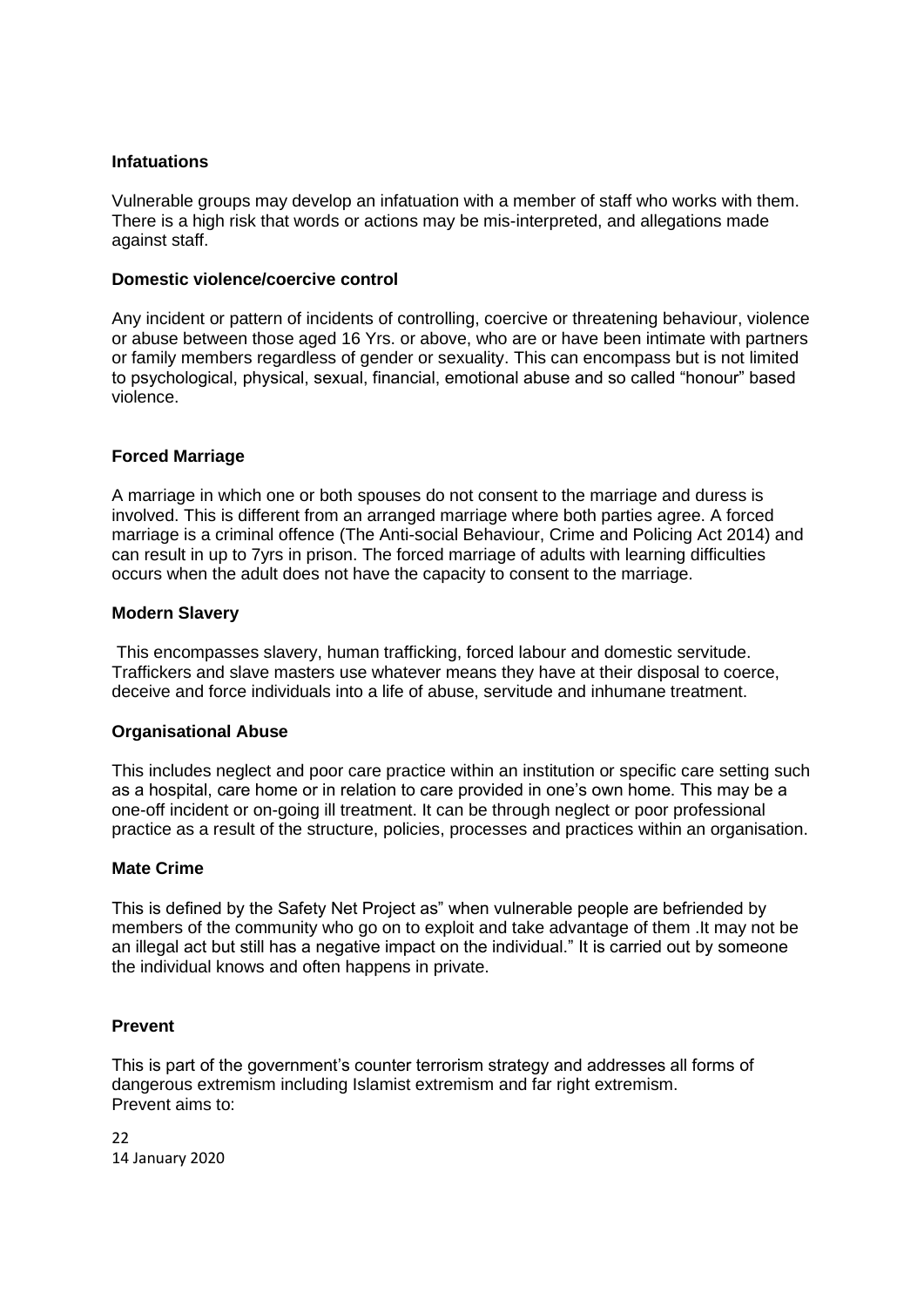- respond to the ideological challenge of terrorism and the threat we face from those who promote it.
- prevent people from being drawn into terrorism and to ensure they are given appropriate advice and support
- work with sectors and institutions where there are risks of radicalisation that we need to address.

There are specific statutory obligations under Prevent for organisations such as the "Club" to provide training for all staff and players.

## **Additional Risks to Vulnerable Adults**

With vulnerable adults being classed as 18+, there are additional risks relating to financial, legal and discriminatory matters

| <b>FINANCIAL ABUSE (Vulnerable Adults)</b>                                                                                                                                                                                                                                                                                            |                                                                                                                                                                                                                                                                                                                                                                                                                                                                                                                               |
|---------------------------------------------------------------------------------------------------------------------------------------------------------------------------------------------------------------------------------------------------------------------------------------------------------------------------------------|-------------------------------------------------------------------------------------------------------------------------------------------------------------------------------------------------------------------------------------------------------------------------------------------------------------------------------------------------------------------------------------------------------------------------------------------------------------------------------------------------------------------------------|
| <b>Examples include</b>                                                                                                                                                                                                                                                                                                               | <b>Signs include</b>                                                                                                                                                                                                                                                                                                                                                                                                                                                                                                          |
| Being over charged for services<br>Being tricked into receiving goods or<br>services that they do not want or need<br>Inappropriate use, exploitation, or<br>$\bullet$<br>misappropriation of property and/or<br>utilities<br><b>Theft</b><br>$\bullet$<br>Deception<br>Fraud<br>Exploitation or pressure in connection<br>with wills | Lack of basic requirements e.g. food,<br>$\bullet$<br>clothes, shelter<br>Inability to pay bills.<br>$\bullet$<br>Unexplained withdrawals from<br>$\bullet$<br>accounts.<br>Inconsistency between standard of<br>٠<br>living and income<br>Reluctance to take up assistance which<br>$\bullet$<br>is needed<br>Unusual interest by family and other<br>$\bullet$<br>people in the person's assets<br>Recent changes in deeds<br>$\bullet$<br>Power of Attorney obtained when<br>person lacks capacity to make the<br>decision |
| <b>DISCRIMINATORY</b>                                                                                                                                                                                                                                                                                                                 |                                                                                                                                                                                                                                                                                                                                                                                                                                                                                                                               |
| <b>Examples</b>                                                                                                                                                                                                                                                                                                                       | <b>Signs</b>                                                                                                                                                                                                                                                                                                                                                                                                                                                                                                                  |
| Use of inappropriate "nick names"<br>Use derogatory language or terminology<br>$\bullet$<br>Enforcing rules or procedures which<br>$\bullet$<br>undermine the individual's well being<br>Denial to follow one's religion<br>٠<br>Lack of appropriate food                                                                             | • Being treated unequally from other users<br>in terms of the provision of care,<br>treatment or services<br>Being isolated<br>$\bullet$<br>Derogatory language and attitude by<br>$\bullet$<br>carers                                                                                                                                                                                                                                                                                                                        |

• Indicators of other forms of abuse

- Lack of appropriate food
- Denial of opportunity to develop relationships • Dismissive language by staff • Hate campaigns by neighbours or others • Deteriorating health
- Denial of health care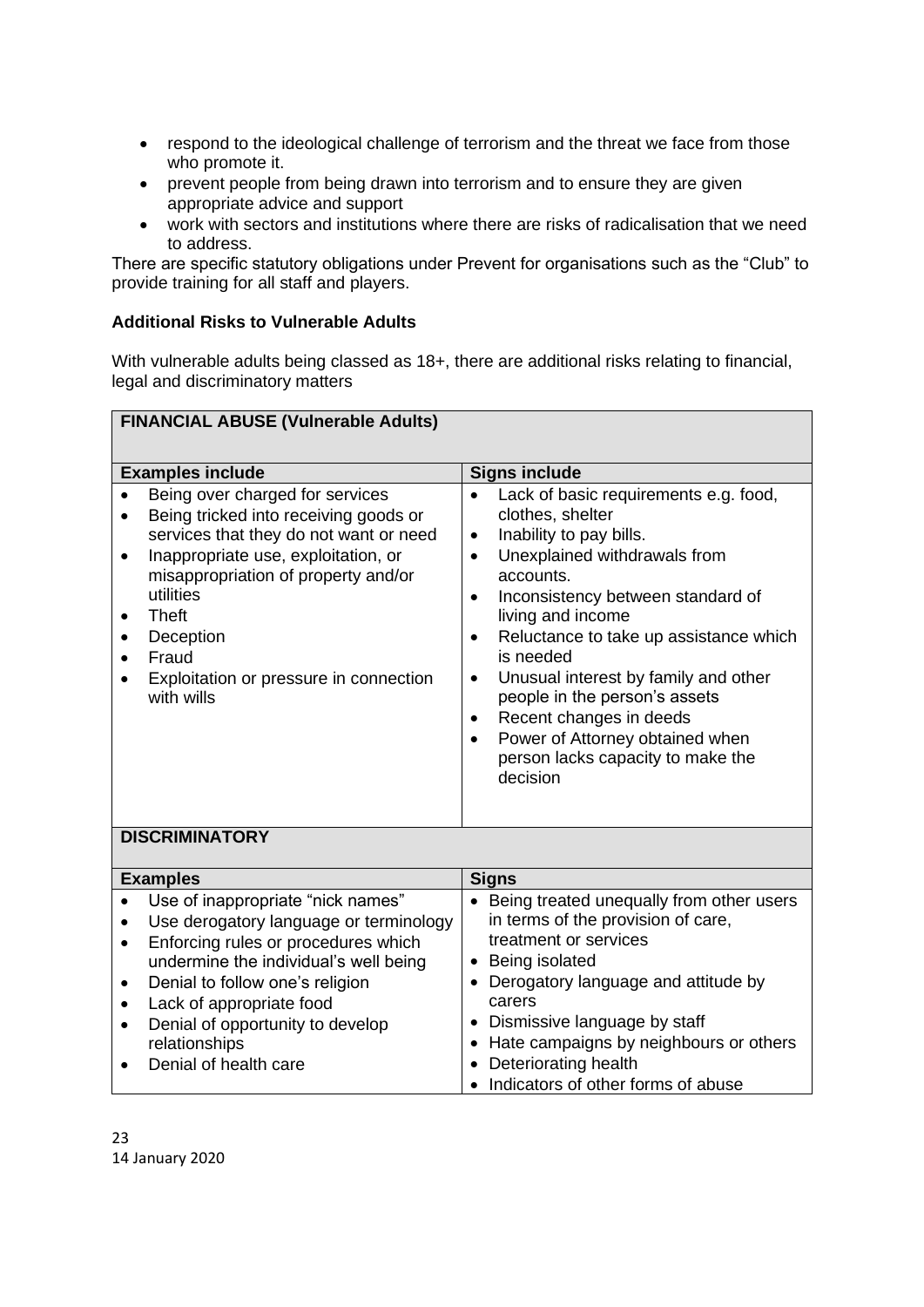## Appendix 2

## **Wellbeing Principle**

The concept of wellbeing is threaded throughout the Care Act 2014 and is relevant to adult safeguarding in sport and activity. The Act sets out broad categories that contribute to a sense of wellbeing. "The Company" endorses these themes and seeks to ensure that adult participants can take part fully in all sports.

- Personal dignity (including treatment of the individual with respect)
- Physical and mental health and emotional wellbeing
- Protection from abuse and neglect
- Control by the individual over their day-to-day life
- Participation in work, education. Training and recreation
- Social and economic wellbeing
- Domestic, family and personal domains
- Suitability of the individual's living accommodation
- The individual's contribution to society

## **Making Safeguarding Personal**

The safeguarding process places a stronger emphasis on achieving satisfactory outcomes that take into account the individual choices and requirements of everyone involved**.** Adults should be more involved in the safeguarding process. Their views, wishes, feelings and beliefs must be taken into account when decisions are made.

The Care Act 2014 builds on the concept stating "we all have different preferences, histories, circumstances and lifestyles".

The Act is also clear that there are key issues that should be taken into account when abuse or neglect are suspected, and that there should be clear guidelines regarding this.

[https://www.local.gov.uk/topics/social-care-health-and-integration/adult-social-care/making](https://www.local.gov.uk/topics/social-care-health-and-integration/adult-social-care/making-safeguarding-personal)[safeguarding-personal](https://www.local.gov.uk/topics/social-care-health-and-integration/adult-social-care/making-safeguarding-personal)

## **Capacity**

The issue of capacity or decision making is a key one in safeguarding adults**.** It is important to recognize that some people are only able to make some decisions, and a small number of people cannot make any decisions. This is known as "lacking capacity". To make a decision we need to:

• Understand information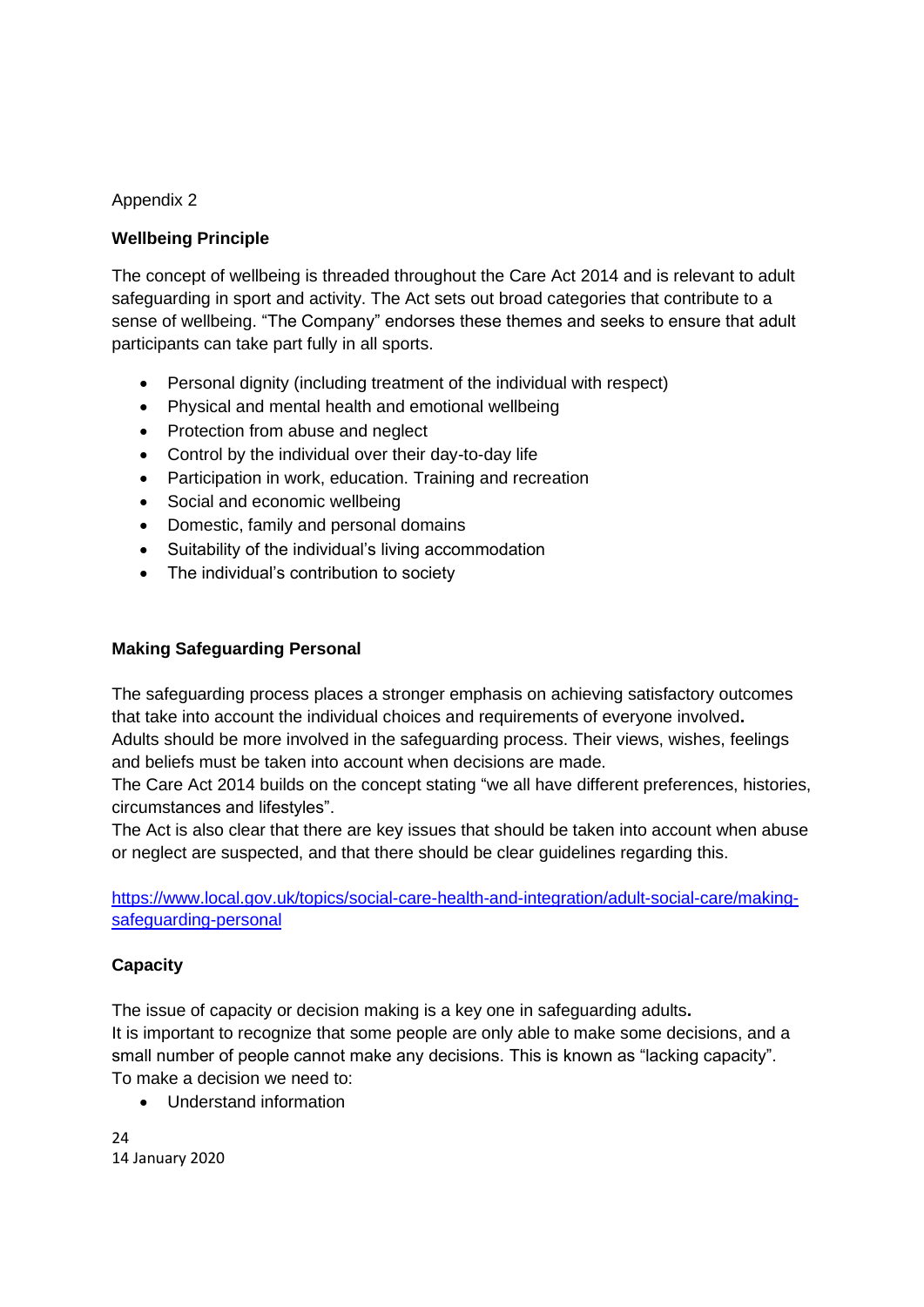- Remember it for long enough
- Think about the information
- Communicate the decision

A person's ability to do this may be affected by issues such as learning disabilities, dementia, mental health, brain injury and physical ill health.

The Mental Capacity Act 2005 (MCA) states that every individual has the right to make their own decisions and provides a framework for this to happen. It is about making sure that people over the age of 16 Yrs. have the support they need to make as many decisions as possible.

The MHA also protects people who need family, friends or paid support staff to make decisions for them because they lack capacity.

Capacity is seen by the MCA as decision-specific, so no one will be labelled as entirely lacking capacity.

Remember you should not discriminate or make assumptions about someone's ability to make decisions on the basis of age, appearance, condition or behavior.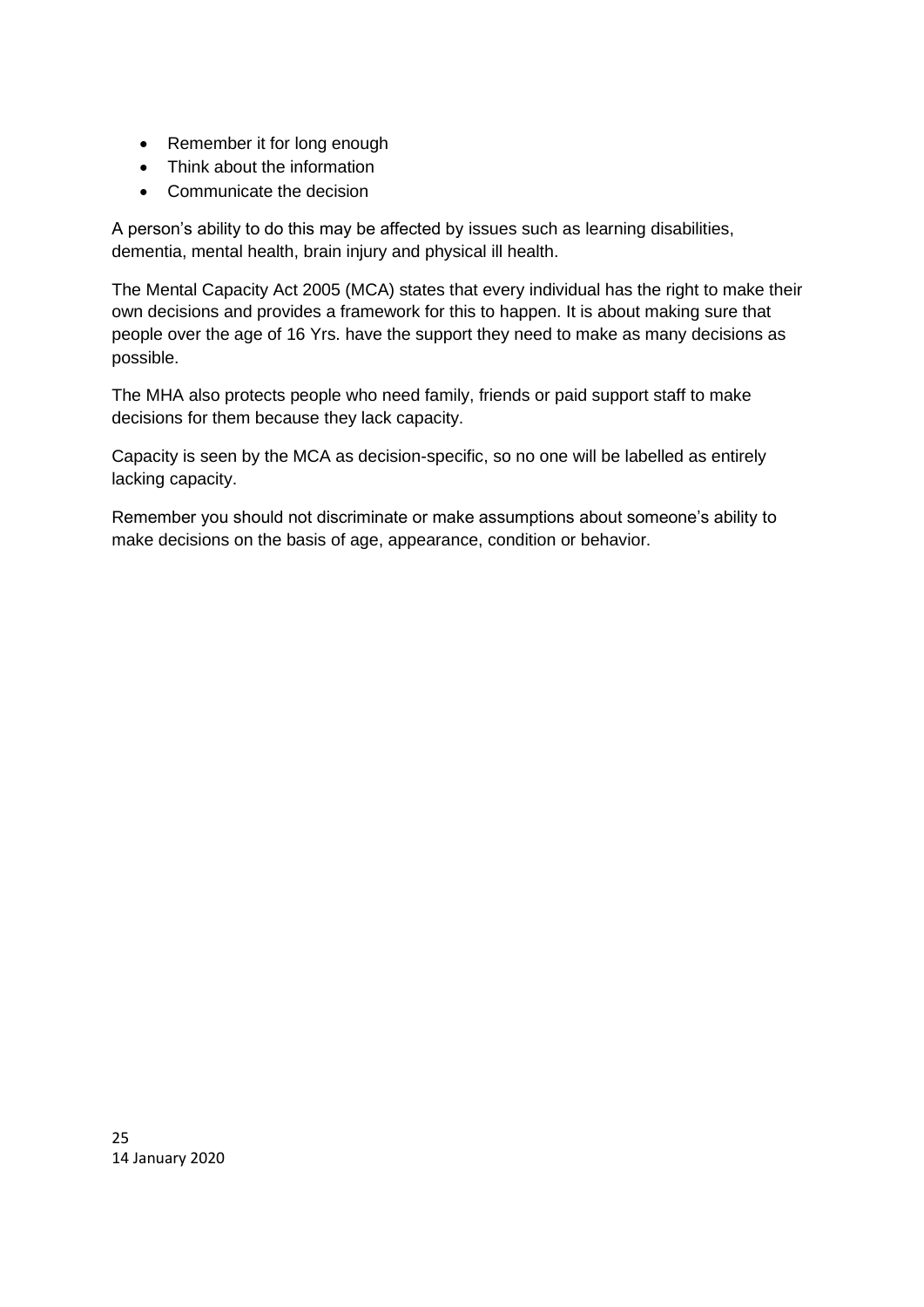| Appendix 3 |                                                                                                 |                                                                                           | What to do if you are worried an adult is being abused                               |                                                                                                     |
|------------|-------------------------------------------------------------------------------------------------|-------------------------------------------------------------------------------------------|--------------------------------------------------------------------------------------|-----------------------------------------------------------------------------------------------------|
|            |                                                                                                 |                                                                                           | <b>Discuss with Senior Safeguarding Officer</b><br><b>Maggie Martin</b>              |                                                                                                     |
|            | For advice prior to referral call<br><b>Maggie Martin</b><br><b>Senior Safeguarding Officer</b> | DSO: Refer Concern to<br>County Welfare Officer<br>and/or Police and/or                   | No Longer has a concern                                                              | Concern about an adult's<br>immediate safety                                                        |
|            | 07880140411<br><b>Gloucestershire FA</b>                                                        | Children Services if required<br>and FA Case Management<br>Follow up in writing within 24 | No Further Action<br>A record should be kept of your<br>concern and the action taken | Police<br>Call 999                                                                                  |
|            | <b>Designated Safeguarding Officer</b><br><b>Hugh Feltham</b><br>01454615888                    | hours on a Referral Form.<br>Keep a copy (and secure) of<br>all documentation             | <b>NO FURTHER ACTION</b>                                                             | <b>Emergency Children's Services</b><br>Duty Team                                                   |
|            | <b>Safeguarding Officer EFL</b><br><b>Alex Richards</b><br>01772325940                          | Agency should acknowledge<br>receipt of referral and decide<br>on next course of action   |                                                                                      | 01170490944<br>FA Case Investigation Unit<br>0800 169 1863                                          |
|            | FA Case Management Team<br>Investigation Team<br>0800 169 1863                                  | Further<br>enquiry/investigation by<br>appropriate agency                                 |                                                                                      | <b>Police (See above)</b><br><b>Children's Services (above)</b><br>NSPCC Helpline: 0808 800<br>5000 |
|            | F/A NSPCC Helpline<br>0808 800 5000                                                             |                                                                                           |                                                                                      | SUSPENSION/PROSECUTION                                                                              |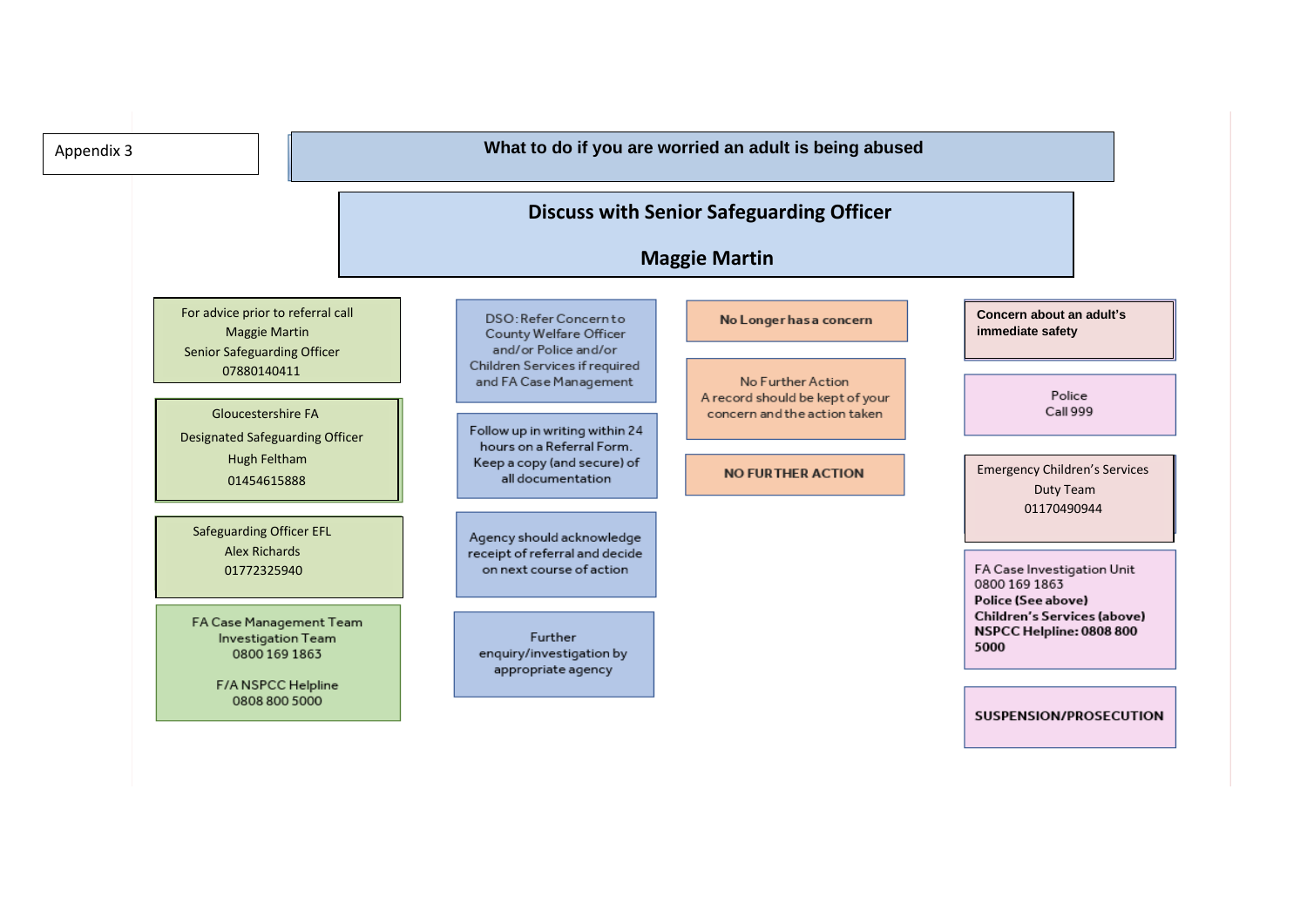## Your Safeguarding teams

#### Appendix 4

| Maggie Martin-Senior Safeguarding Officer                                            |                                                                          |                                                                               |                                                                                                                |
|--------------------------------------------------------------------------------------|--------------------------------------------------------------------------|-------------------------------------------------------------------------------|----------------------------------------------------------------------------------------------------------------|
| <b>BCFC</b><br><b>Doug Harman-Executive</b><br><b>Director</b>                       | <b>BB</b><br><b>Mark Tainton- Chief Executive</b>                        | <b>FLYERS</b>                                                                 | <b>BS/Ashton Gate</b><br><b>Luke Werhun-Club Secretary</b>                                                     |
| Academy<br><b>Jen Owsley-DSO</b><br><b>Mark Humphrey-Player Care</b><br>Manager      | Academy<br><b>Gary Townsend-DSO</b><br><b>Gethan Watts-Assistant DSO</b> | Academy                                                                       | Jerry Tocknell-Supporter liaison<br>officer                                                                    |
| <b>First Team</b><br>Kaya Pinnock-First Team Staff<br>Co-ordinator                   | <b>First Team</b><br><b>Mark Tainton-DSO</b>                             | <b>First Team</b><br><b>Steve Devereux-DSO</b><br>Mike Edkins - Assistant DSO | <b>Gareth Torpey - Disability</b><br><b>Liaison Officer</b><br>Dale Fitzsimmons-Chef de<br>Partie              |
| <b>Foundation</b><br><b>Chris Stenner-DSO</b><br><b>James Howiantz-Assistant DSO</b> | Foundation<br><b>Craig Capel-DSO</b>                                     | Foundation<br><b>Benjamin Breeze-DSO</b>                                      | Foundation<br><b>Rob Webber-DSO</b>                                                                            |
| Women's<br><b>Rebecca Smith-Administrator</b><br><b>Club Welfare Officer</b>         | Women's<br><b>Clare Brophy-DSO</b>                                       |                                                                               | Dave Storr-Head of Safety and<br><b>Security</b><br><b>Simon Anstey-Disability Steward</b><br><b>Match Day</b> |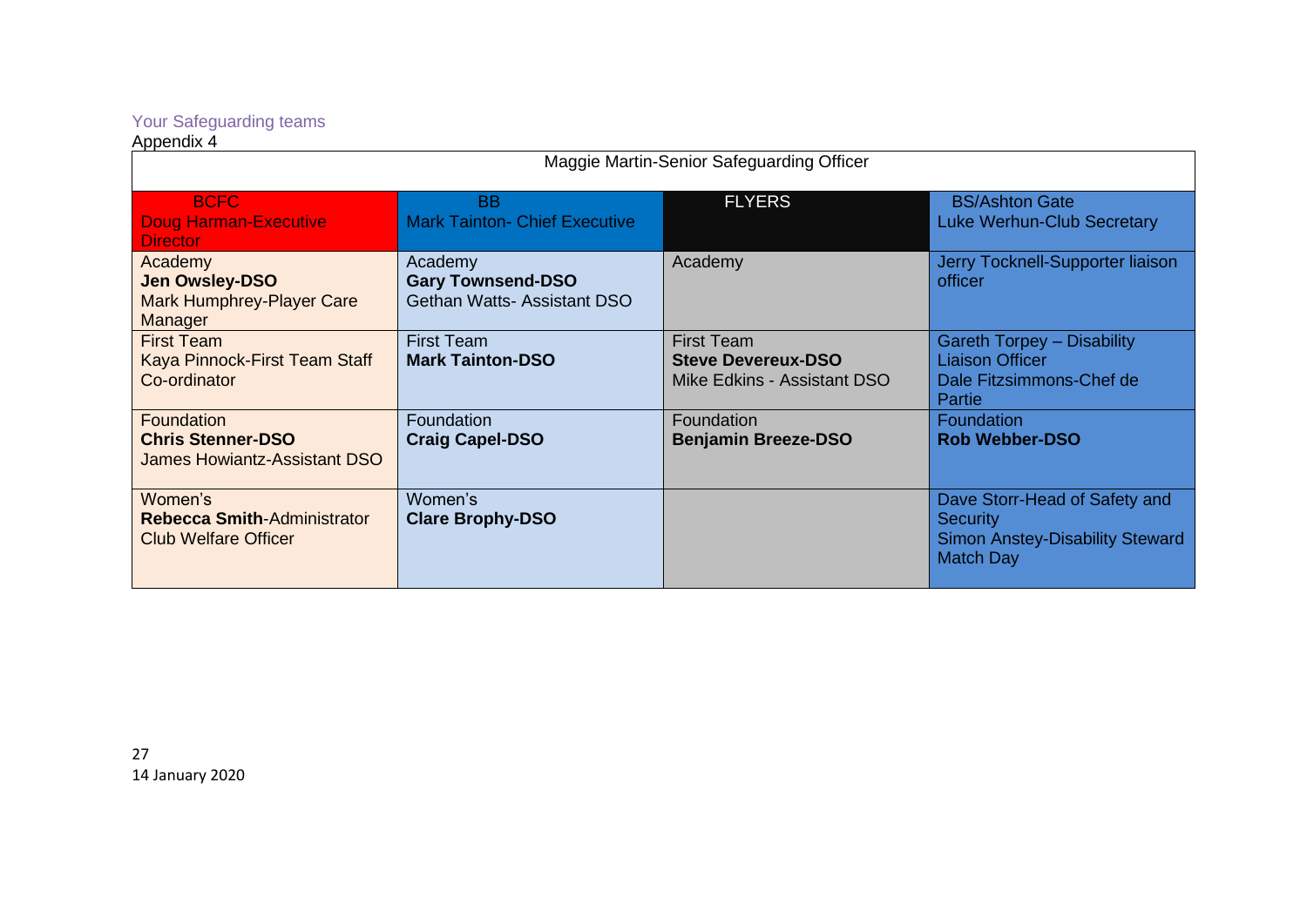



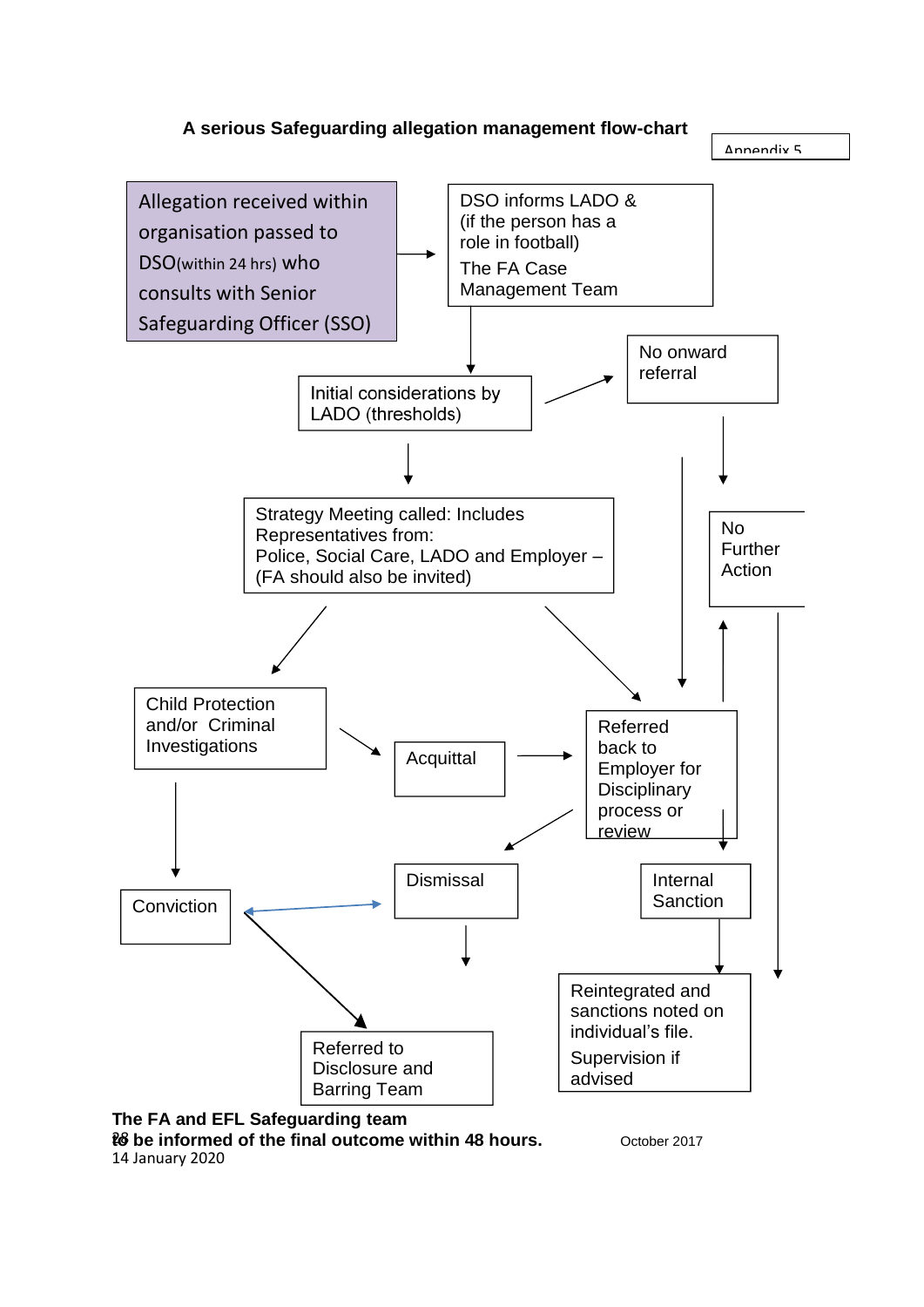

 **Incident reporting flow-chart.**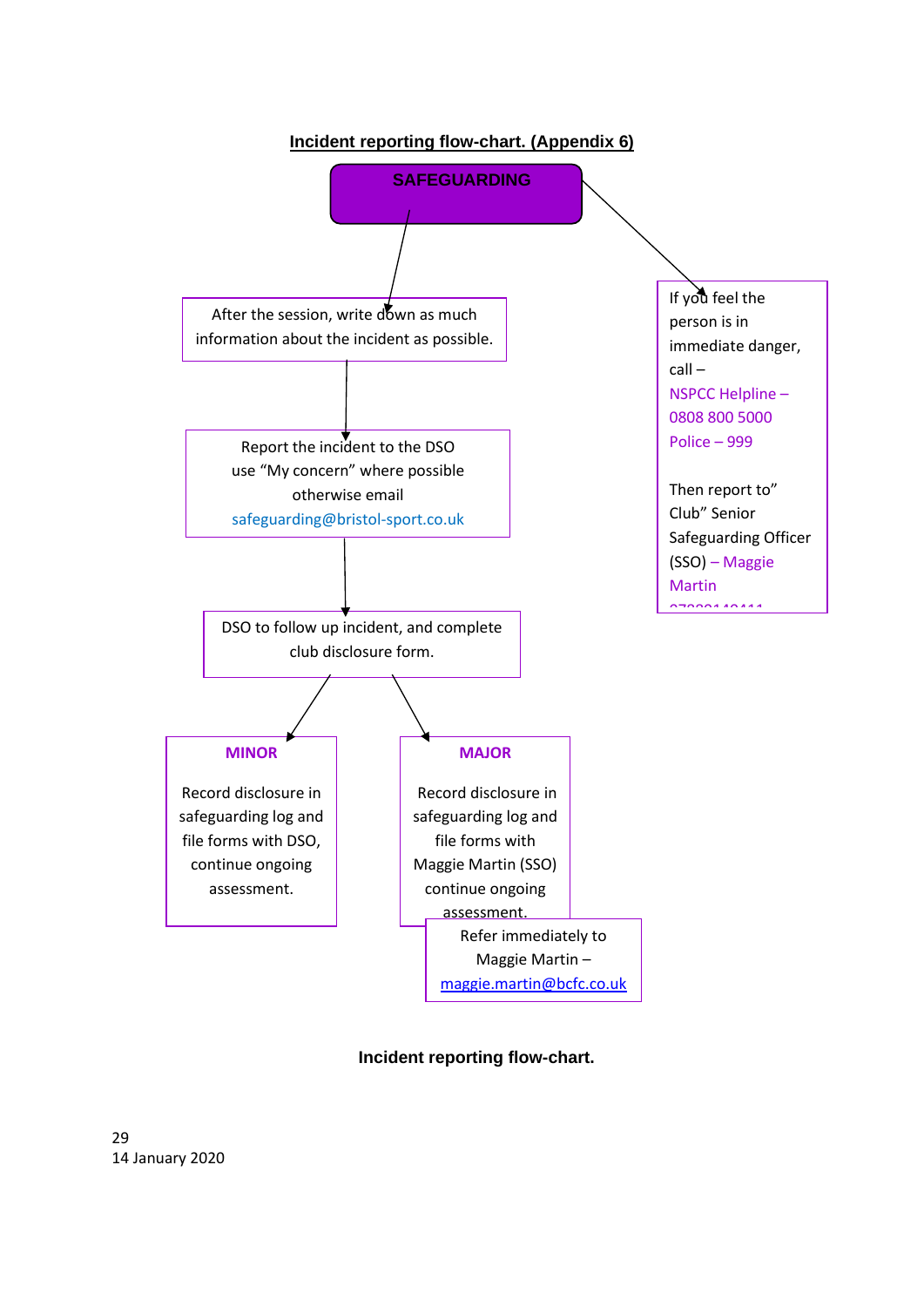## **Appendix 7**



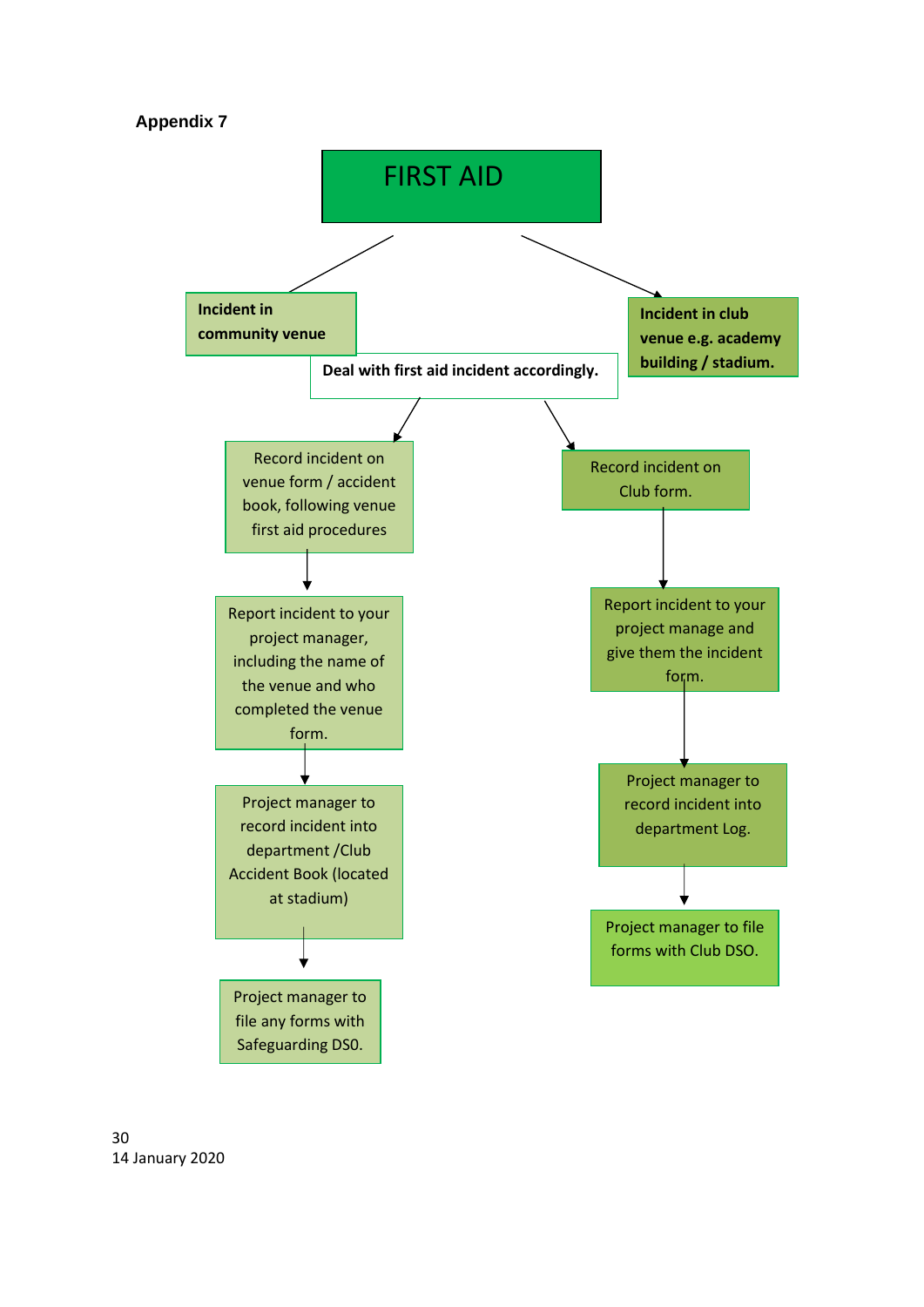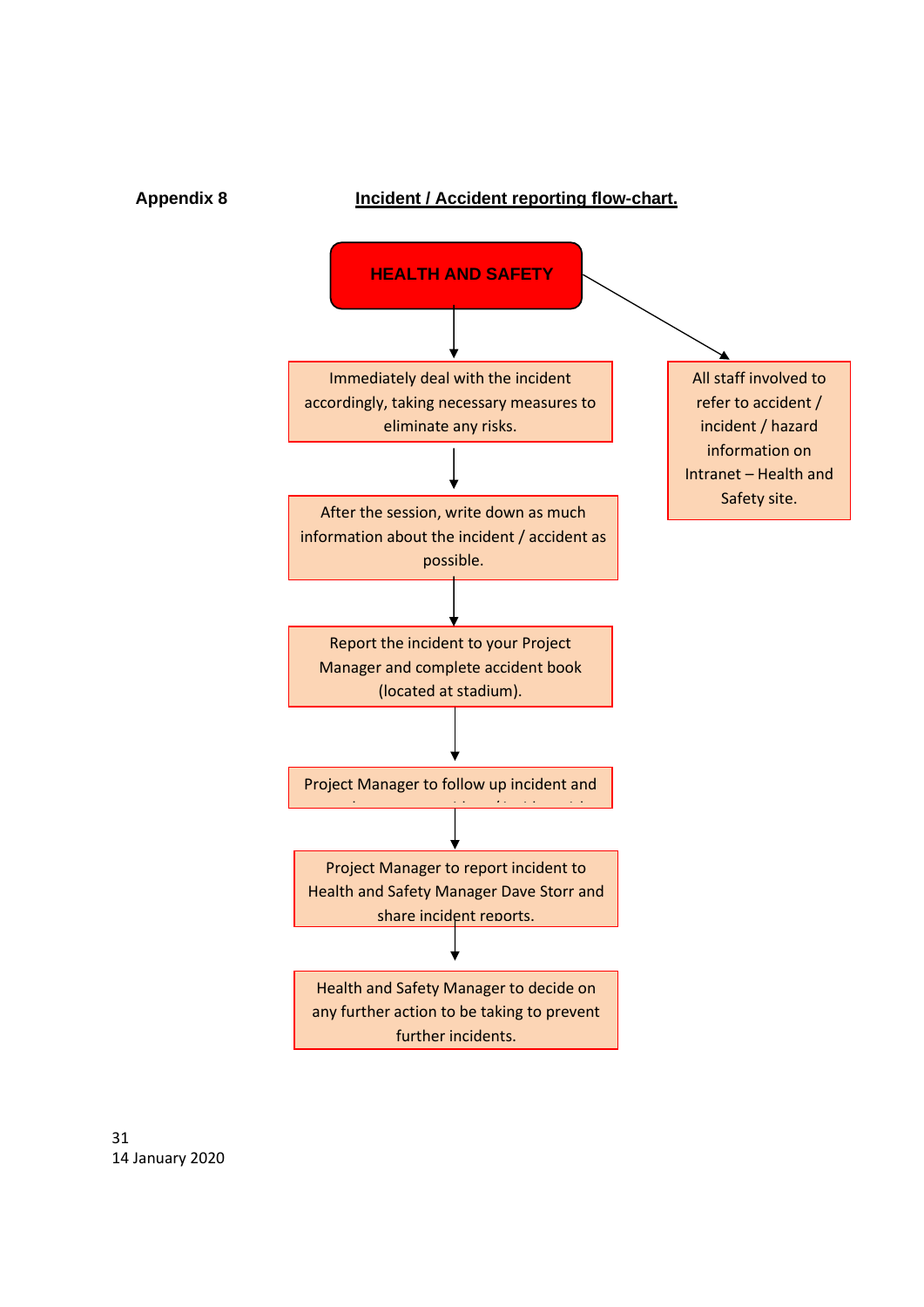# **Appendix 9**

# **Foundation-Events/Competition check list.**

## **External Event Booking**

- Receive external event enquiry
- Speak to Manager to confirm event
- Check venue availability
- Complete intranet request form and wait for confirmation
- Confirm availability & request full details
- Send generic club risk assessment to hirer and emergency evacuation information
- Request external hirer's Health & Safety risk assessment, Safeguarding Risk assessment **(Risk Assessments to name a lead first aider and safeguarding officer for the event)** and Employers & Public Liability Insurance certificates
- Share all documents with Dave Storr and Maggie Martin *\*Where possible complete risk assessments in advance to be discussed and agreed by DSO Safeguarding "*
- Once all documents are in place, receive manager approval for event
- Make hirer aware it may be necessary to request permission slips for any U18 groups
- Give hirer a name and contact number for the lead Foundation member of staff for the event day
- Lead staff to make sure hirer is aware of emergency evacuation procedures and have access to first aid kit and red evacuation bag

# **Internal Event Booking**

- Speak to Manager to confirm event
- Check venue availability
- Complete intranet request form and wait for confirmation
- Complete a Health & Safety risk assessment and Safeguarding Risk assessment **(Risk Assessments to name a lead first aider and safeguarding officer for the event)**
- Share all documents with Dave Storr and Maggie Martin *\*Where possible complete risk assessments in advance to be discussed and agreed at monthly Safeguarding meetings"*
- Once all documents are in place, receive manager approval and confirm event
- Collect all event and photo consent forms
- Name a Foundation member of staff as a lead for the event day
- Lead staff to have access to first aid kit and red evacuation bag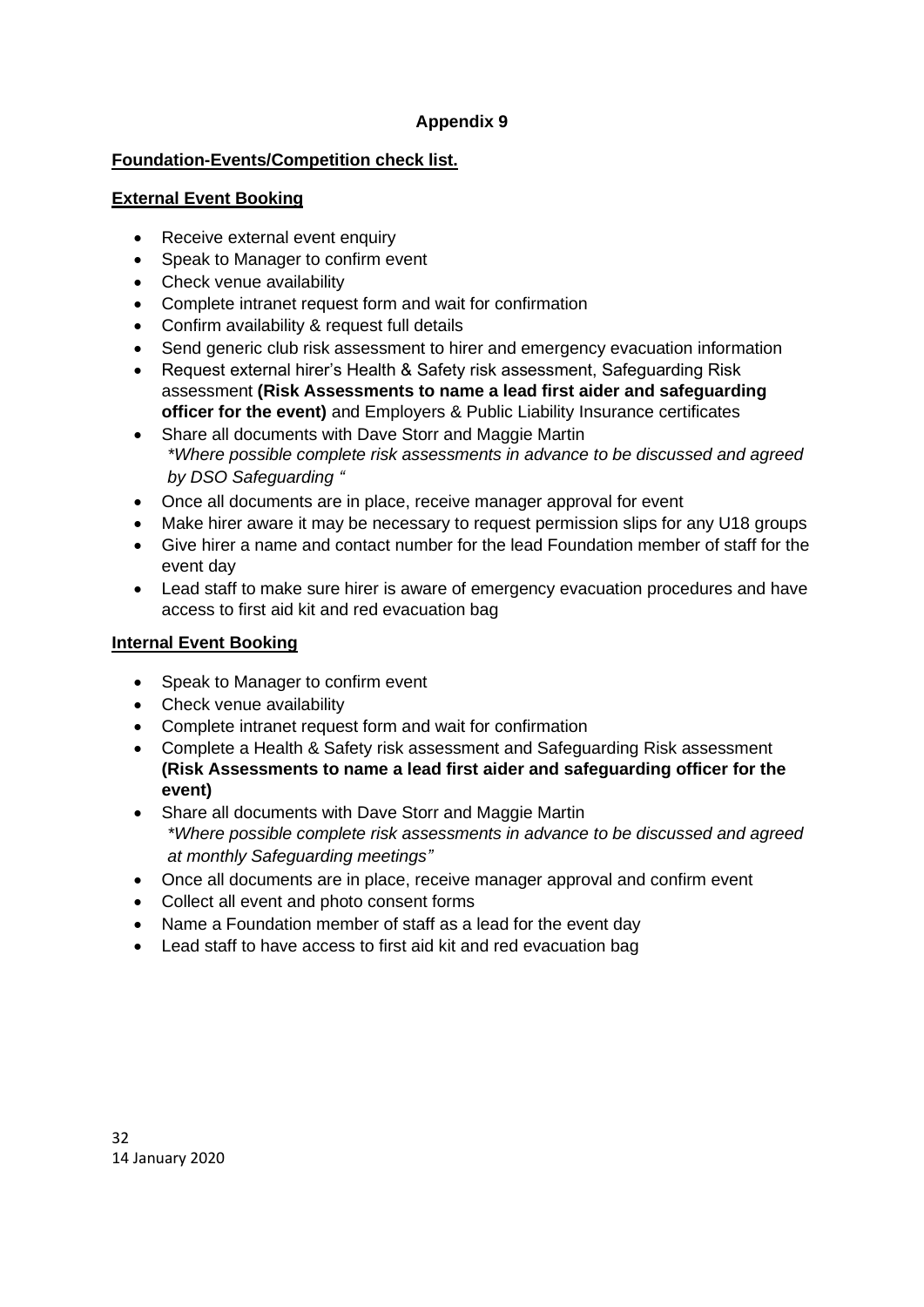## Guidance for Staff

## **DO:**

- -gain written parent / carer permission before giving access to U18.
	- explain to the parent/carer/player the method of communication to be used and the reasons.
- -always use group texts or emails and always copy parents/carers and the designated member of Safeguarding team into all communications with young people.
- -make sure texts, emails are only in relation to specific "Club" related activities.
- - Report to DSO/SSO any inappropriate communication from a young person.
- **DO NOT:**
	- use your personal phone to text a young person connected with the "Club".
	- become friends with, follow, or add to your personal social media network any potential, current or former young person (under 19) This includes use of "like".
	- use internet or web-based communications to send personal messages of a non-football nature to a child or young person. This includes "banter" or comments.
- -use language that is directly or could be misinterpreted as being racist, sexist, derogatory, threatening, abusive or sexualised in tone.
- -use the "Club" user- name for personal use.
- Any of the above could lead to abuse of a position of trust and breach the standards of professional behaviour and conduct expected by the "Club" and could be the subject of disciplinary procedures.
- **The "Club" will;**
- -ensure all privacy settings are locked so that the pages are used explicitly for "Club" matters and not as a place to meet or have private conversations.
- -monitor social networking pages regularly and where appropriate, raise any concerns or disciplinary matters.
- Please refer to the "Club" policy on Acceptable use of IT and IT and Internet use policy
- Remember your Induction training and the "Club" Safeguarding code of conduct.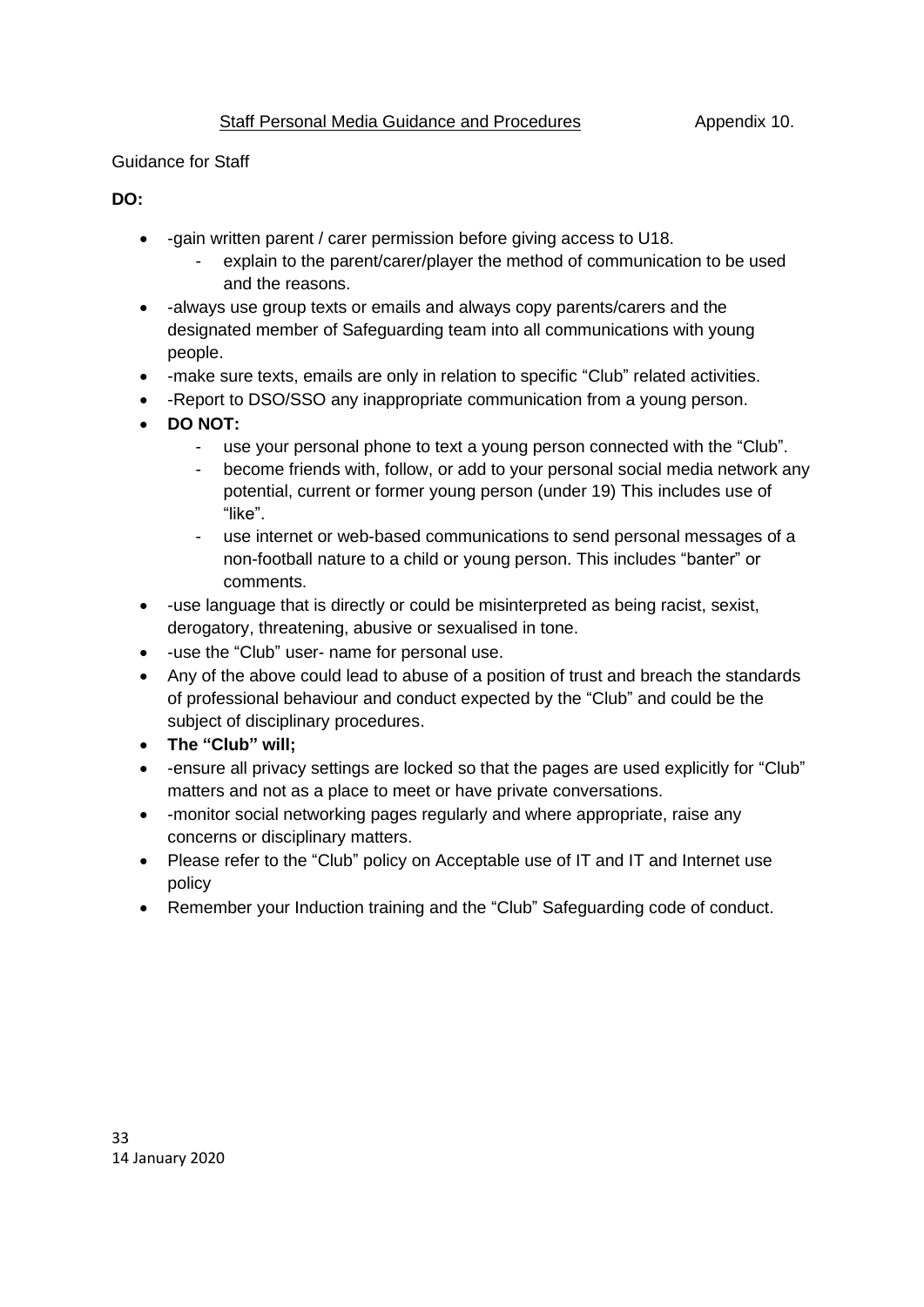# **Procedures for Youth Produced Sexual Imagery - Guidance for staff** Appendix

11.

## **Definitions**:

"Youth produced "means Young people sharing images that they, or another young person have created of themselves.

"Imagery "means both still and moving videos.

# **Description:**

- A person under the age of 18 creates and shares sexual imagery of themselves with a peer under the age of 18.
- A person under the age of 18 shares sexual imagery created by another person with a peer under the age of 18 or an adult.

A person under the age of 18 is in possession of sexual imagery created by another person under the age of 18.

## **Legislation:**

The Protection of Children Act 1978 as amended in the Sexual Offences Act 2003 states that it is illegal to make, posses, distribute any imagery of someone under 18 which is "indecent". This includes imagery of yourself if you are under 18. Note that the sharing of sexual imagery of people under 18 by adults constitutes sexual abuse and will lead to an immediate police referral.

## **What should you do?**

- **You should NOT view the imagery.**
- **R**efer the incident to the Club DSO or SSO (Maggie Martin 07880140411) as soon as possible and within 24 hrs.

## **What will happen next?**

- The DSO will hold an initial review meeting with appropriate staff.
- Subsequently there will be interviews with young people involved (if appropriate)
- Parents will be involved as soon as possible (unless there is a definite reason not to).
	- If at any stage it becomes apparent that a young person has been harmed or at risk of harm or that a criminal offence may have been committed the SSO will make a referral to the Police or Social care. This would include where an adult is involved, violent acts, or the young person is being black mailed or groomed.

At all times the victim's well- being will be of paramount importance.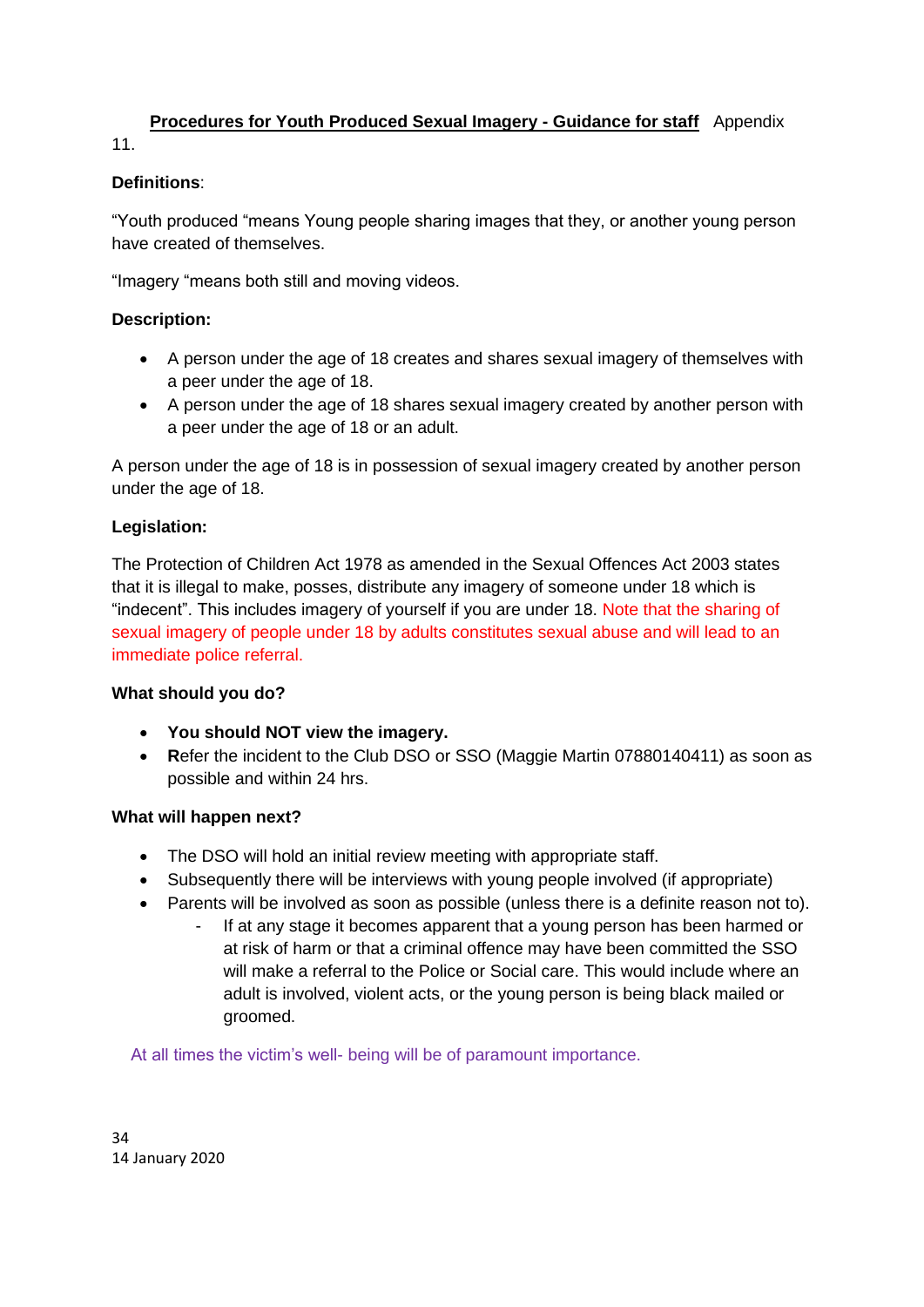## Appendix 12.Procedures for Youth produced sexual imagery

## **Guidance for players**

## **Legislation:**

The Protection of Children Act 1978 as amended in the Sexual Offences Act 2003 states that it is illegal to make, possess, distribute any imagery of someone under 18 which is "indecent". This includes imagery of yourself if you are under 18.

## **You must not:**

- create and share with anyone any sexual images-photos or videos- of yourself.
- share sexual images-photos or videos-with any other whether they are under the age of 18 or not.
- be in possession of sexual images-photos or videos- created by another person under the age of 18.
- be in possession of any sexual image-photos or videos- sent to you by an adult.

If any of the above should happen, please speak immediately to a person you trust or Head of Safeguarding and Welfare. You should not show the imagery to anyone else.

## **What will happen next**

- The person you have spoken to will tell the Head of Safeguarding and Welfare.
- If appropriate The Head of Safeguarding and Welfare will speak with you.
- Parents will be involved as soon as possible (unless there is a definite reason not to).

If at any stage it becomes apparent that you or another young person has been harmed or is at risk of harm the Head of Safeguarding and Welfare will make a referral to the Police or Social care. This would include where an adult is involved, violent acts, or the young person is being black mailed or groomed.

Remember we are there to help and support you.

## **If you feel unable to talk to anyone at the Club you can get help by contacting;**

**[www.clickCEOP.net](http://www.clickceop.net/) NSPCCHelpline 0808 800 5000**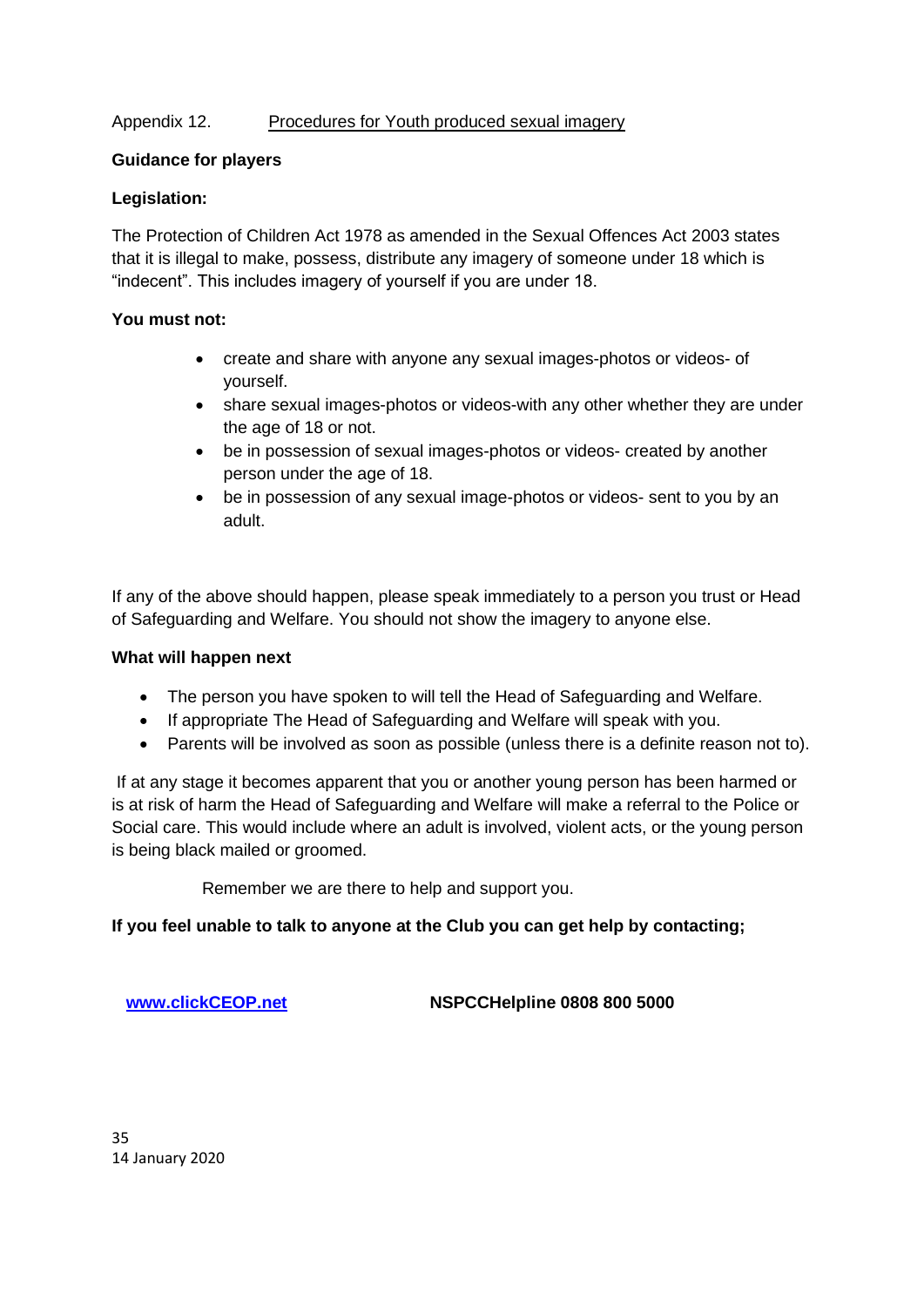Appendix 13

# **Match Days**

On match days the stadium is in the control of the Head of Safety and Security Dave Storr or his nominated deputy. Anyone who has a concern for the safety and well-being of an adult at risk or an adult in need of care should immediately contact the control room. The Head of Safety and Security will then alert the Senior Safeguarding Officer (SOS) Maggie Martin who will attend the incident and advise on any appropriate action including police liaison.

Stewards with appropriate training will be allocated to members of the public who are considered "vulnerable" many of whom are situated in the disabled bays. Specific stewards with DBS checks will be responsible for supporting the SSO and will be advised to do so by the Head of Safety and Security.

## **Ejections**

In the case of a supporter being an adult at risk or an adult in need of care the control room must be informed immediately. No adult at risk or an adult in need of care should be ejected from the ground until the SSO has attended and a responsible adult or carer has been contacted.

## **Searching**

The "Club" has a clear searching policy which sets out the correct protocols for searching vulnerable adults. All stewards are aware of the policy and receive additional training.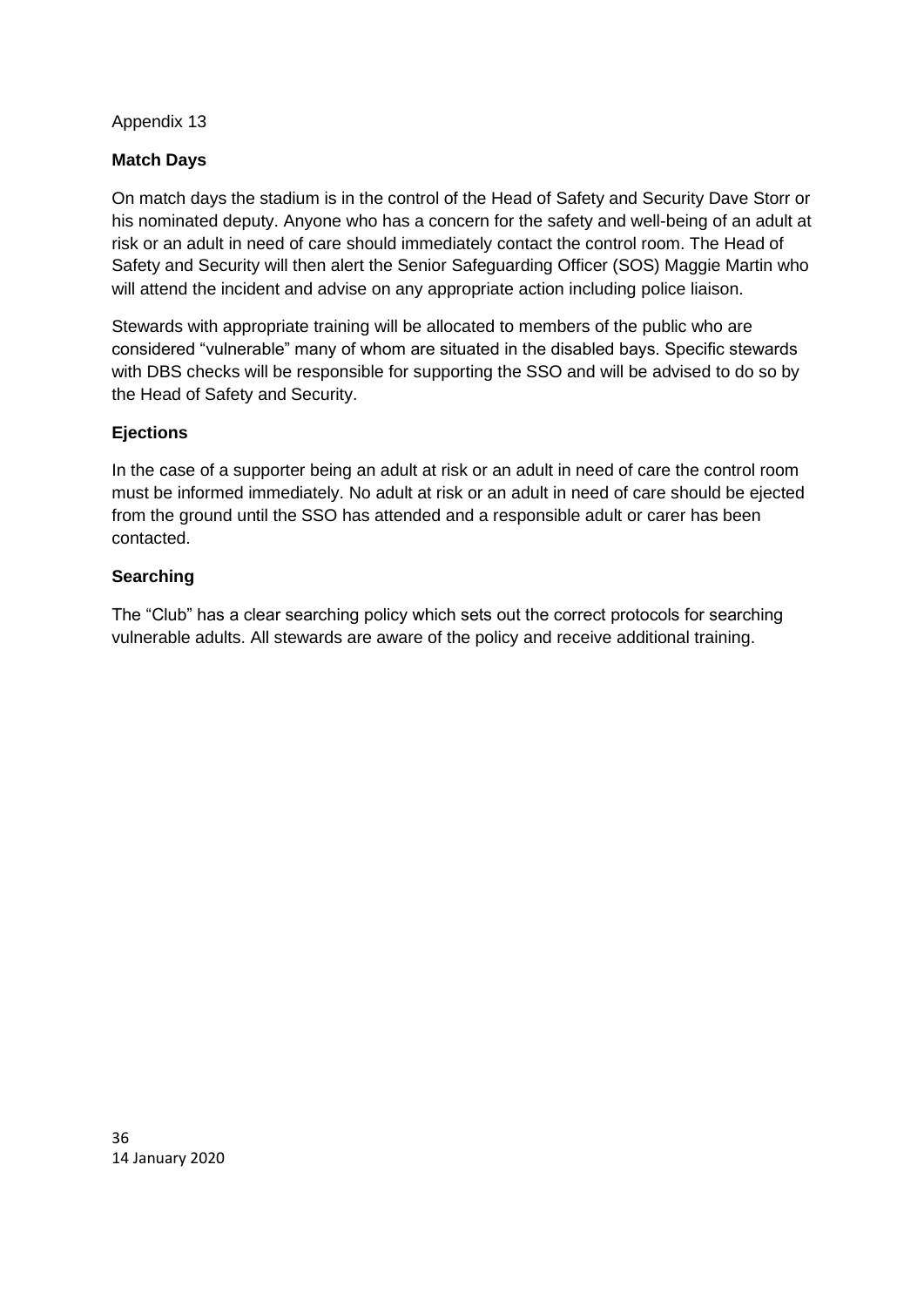Appendix 14

## **COVID-19**

Date of statement: April 2020

## **Company statement**

The way in which our "Company" will currently operate in response to coronavirus (COVID-19) is fundamentally different to business as usual. However, a number of our important safeguarding principles remain the same:

- with regard to safeguarding, the best interests of children and adults at risk will always continue to come first
- if anyone has a safeguarding concern about any child or adult at risk connected to" the Company" they should continue to act and act immediately
- the Senior Safeguarding Officer for "the Company" will always be available on safeguarding @bristol-sport.co.uk or 07880140411
- unsuitable people are not allowed to enter "the Company" workforce and/or gain access to children or adults at risk.
- children and adults at risk continue to be protected when they are online

## **"The Company" lead safeguarding contacts**

During the Covid-19 social distance period the safeguarding contacts for "the Company" are as follows:

## **"The Company"**

Senior Safeguarding lead - Maggie Martin safeguarding@bristol-sport.co.uk or 07880140411

## **Bristol City**

Academy - Jen Owsley [jenowsley@bcfc.co.uk](mailto:jenowsley@bcfc.co.uk) or 07989771081 First team - Maggie Martin safeguarding@bristol-sport.co.uk or 07880140411 Robins Foundation - Chris Stenner [chris.stenner@bcfc.co.uk](mailto:chris.stenner@bcfc.co.uk) or 07500116133337 Women and RTC - Rebecca Smith [rebecca.smith@bcfc.co.uk](mailto:rebecca.smith@bcfc.co.uk) or 07584770954

# **Bristol Bears**

Academy - Gary Townsend gtownsend@bristolbearsrugby.com or 07572658449 First team – Mark Tainton [mtainton@bristolbearsrugby.com](mailto:mark.tainton@bristolbearsrugby.com) or 07860337814 Community Foundation: Craig Capel ccapel@bristolrugby.co.uk or 07735285008 Women – Clare Brophy [safeguarding@bristolbearswomen.com](mailto:safeguarding@bristolbearswomen.com) or 07969343132

## **Bristol Flyers**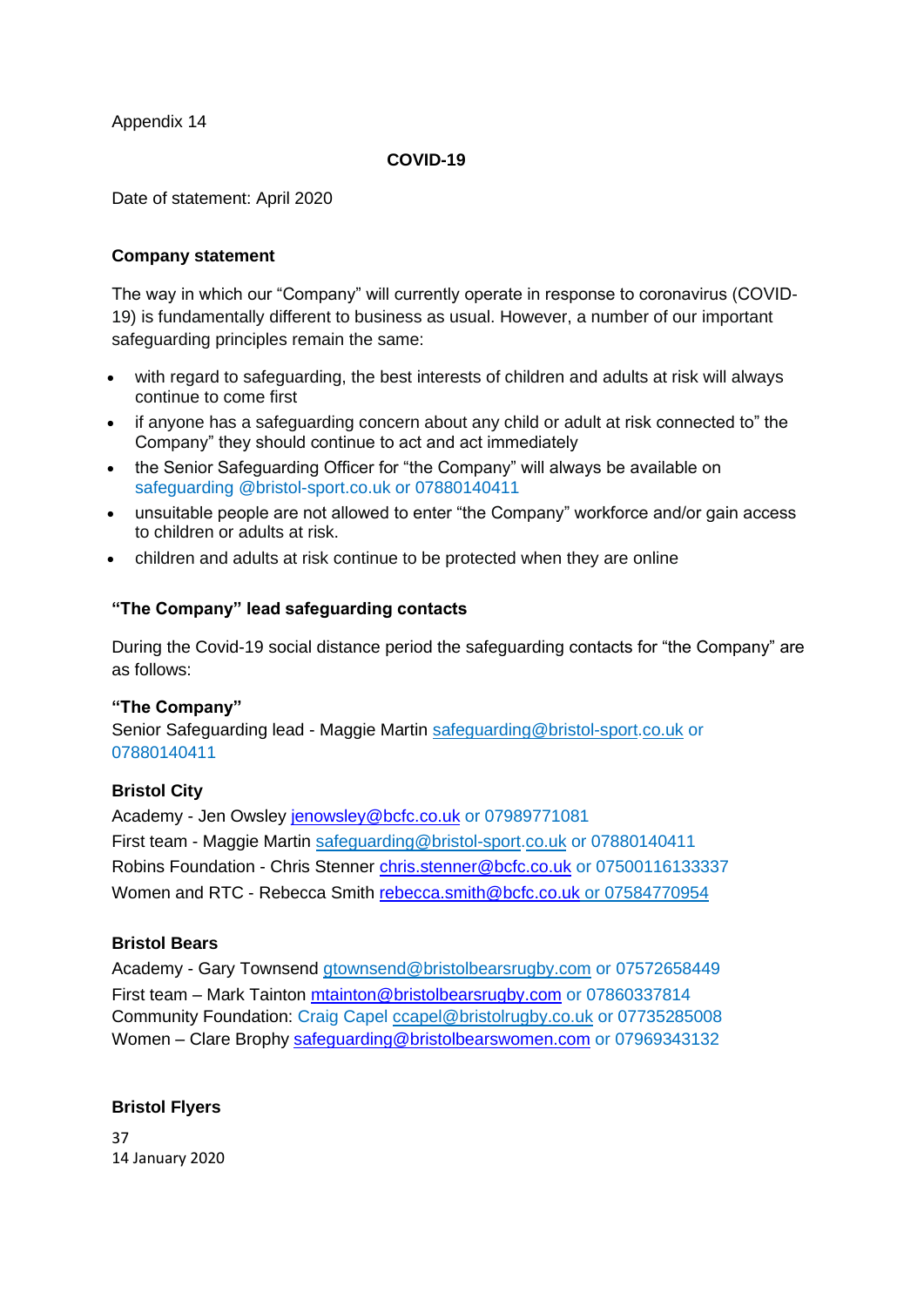Steve Devereux – [steve.devereux@bristolflyers.co.uk](mailto:steve.devereux@bristolflyers.co.uk) or 07938035238

## **Bristol Community Sport Foundation**

Rob Webber – [rob.webber@bristol-sport.co.uk](mailto:rob.webber@bristol-sport.co.uk) or 07528931516

#### **Ashton Gate Stadium**

Dave Storr – [david.storr@ashtongate..co.uk](mailto:david.storr@ashtongate..co.uk) or 07831625779

Remember that in an emergency or where there is risk to life you should contact the police immediately on 999.

## **Other safeguarding contacts**

While any safeguarding concern should be raised with the club Safeguarding contacts in the first instance, we recognise that this may not always be possible or appropriate. Below are the contact details for other partners with whom safeguarding concerns in relation to "the Company" can be discussed:

## **Football**

The English Football League Safeguarding Team Tel: 01772 325940 Email: [safeguarding@efl.com](mailto:safeguarding@efl.com) The FA Safeguarding Team Tel: 0800 169 1863 Email: [Safeguarding@TheFA.com](mailto:Safeguarding@TheFA.com)

**Rugb**y RFU Safeguarding team Tel: 0208 892 2000 [safeguarding@rfu.com](mailto:safeguarding@rfu.com)

**Basketball :** Safeguarding Basketball England Tel: 0300 600 1170 www.basketballengland.co.uk

## **Procedures and safety measures for online learning**

"The Company" expects all staff and players to adhere to the relevant policy boundaries which must be maintained at all times. We have put extra measures in place to reduce the risks in relation to online learning which include:

- All contact online being observable and interruptible
- Staff and children must wear suitable clothing as should anyone else in the household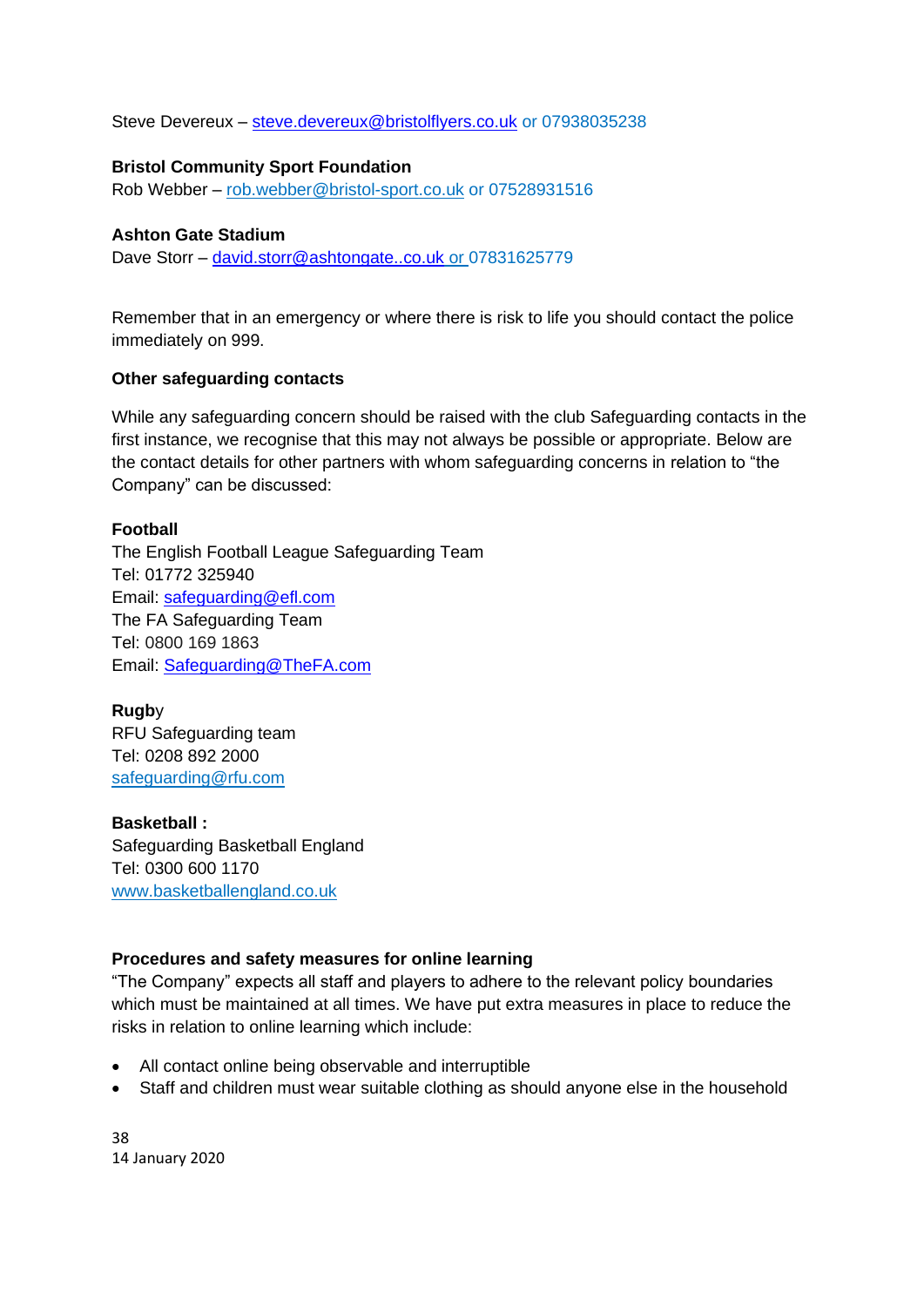- Any computers being used should be in appropriate areas, for example not in bedrooms and the background should not be blurred
- Online teaching will not be carried out on a one-to-one basis and will be done in a group setting with several players present
- Another adult will be invited to be present in the room
- All communication provided will have an educational purpose
- Language must be professional and appropriate, including from any family members in the background
- "The Company" will record online teaching/instruction sessions. Players and parents will be informed that sessions are being recorded in advance of doing so
- All sessions provided will be via "the Company" I.T platform (for example remote desktop) or Wi-Fi (where possible)

## **Mental health**

Negative experiences and distressing life events, such as the current circumstances, can affect the mental health of us all. Players who are struggling under the current circumstances should contact "the Company" safeguarding staff as outlined above. Support can also be accessed through a number of national organisations including:

| The Samaritans https://www.samaritans.org | Tel: 116 123       |
|-------------------------------------------|--------------------|
| ChildLine: https://www.childline.org.uk   | Tel: 0800 1111     |
| NSPCC: https://www.nspcc.org.uk           | Tel: 0808 800 5000 |
| Mind: https://www.mind.org.uk             | Tel: 0300 123 3393 |
| PFA: https://www.thepfa.com/wellbeing     | Tel: 07500 000 777 |

# **Online safety**

It is important that internet safety and security messages are re-enforced during this time when we are expecting young people to be online more often. They may also be increasing their usage on devices during their own free time during this social distancing period. It is important that both players and parents are aware of the help and support available should they be concerned about something they have seen or experienced online. These include:

| <b>UK Safer Internet Centre</b> | https://reportharmfulcontent.com/         |  |
|---------------------------------|-------------------------------------------|--|
| <b>CEOP</b>                     | https://www.ceop.police.uk/safety-centre/ |  |
| <b>Internet Matters</b>         | https://www.internetmatters.org/          |  |
| <b>NetAware</b>                 | https://www.net-aware.org.uk/             |  |
| Parentlnfo                      | https://parentinfo.org/                   |  |
| ThinkuKnow                      | https://www.thinkuknow.co.uk/             |  |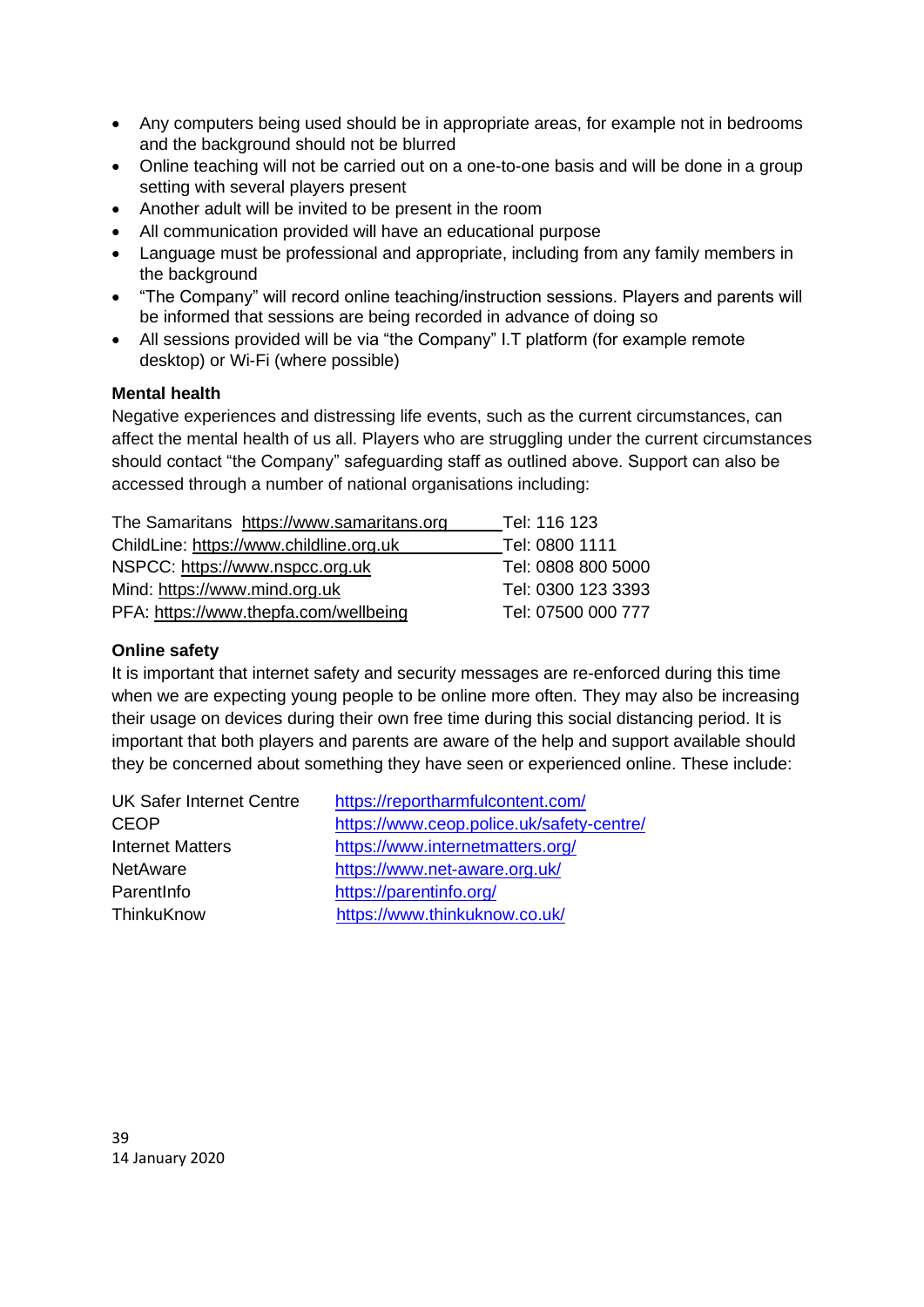## Appendix 15

## Additional contacts for adults at risk

## **Gloucester**

• 01452 426868 (office hours)

• 01452 614194 (emergency duty officer)

Emal: [socialcare.enq@gloucestershire,gov.uk](mailto:socialcare.enq@gloucestershire,gov.uk)

## **Newport and Gwent**

- 01633 656656 (office hours)
- 0800 328 4432 (after 5-00 pm)

Email: [firstcontactadults@newport.gov.uk](mailto:%20firstcontactadults@newport.gov.uk)

## **Somerset**

- 0300 123 2224 (office hours)
- 0300 123 2327 (emergency duty officer)

Email address [adults@somerset.gov.uk](mailto:adults@somerset.gov.uk)